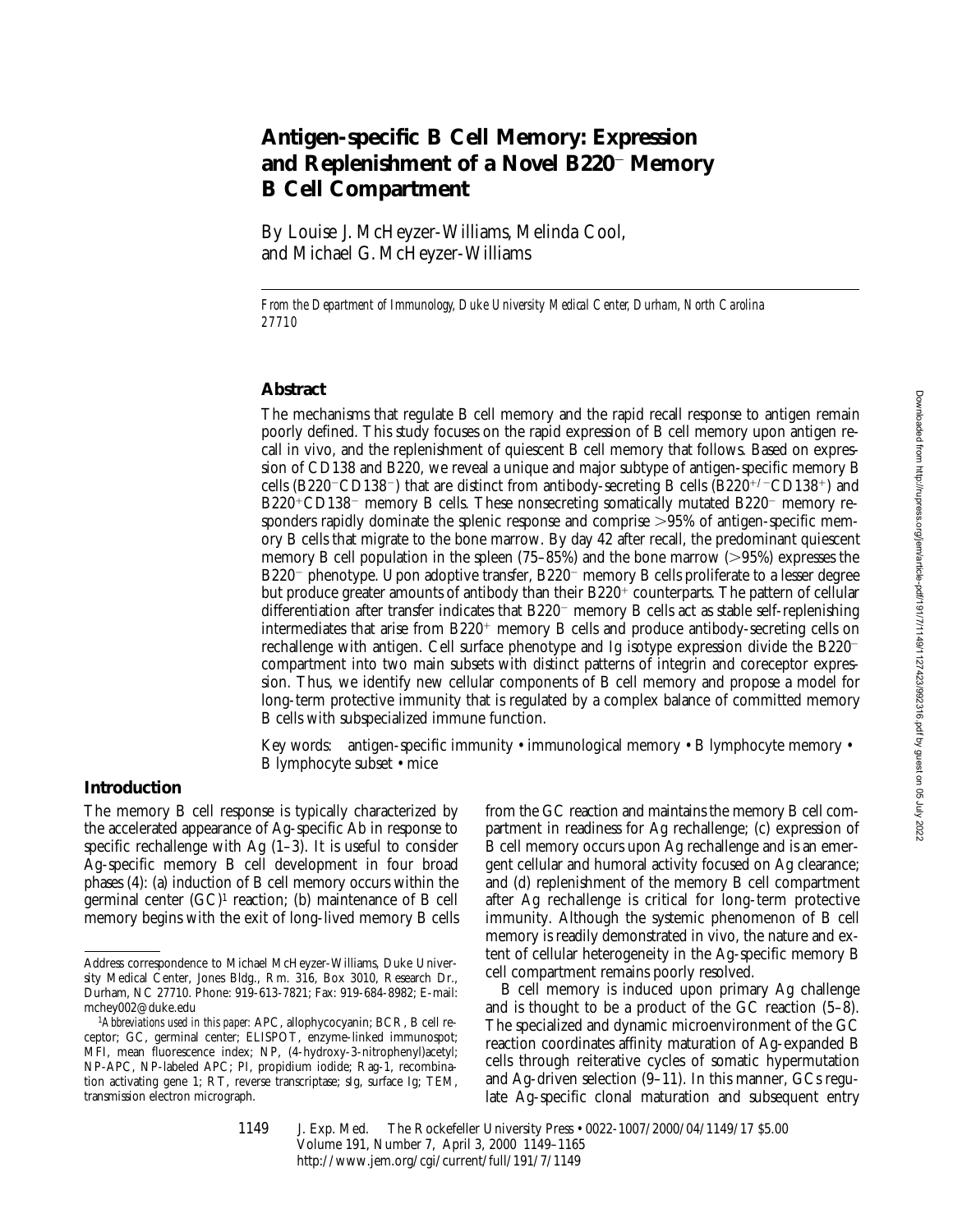into the long-lived memory B cell compartment (12, 13). The initiation and maintenance of the GC reaction depends on a multitude of factors that have received a great deal of recent attention (4). The regional organization in the spleen before Ag stimulation (14–16) and chemokinedriven lymphoid circuitry (17, 18) is vital to effective formation of GCs. T cell help (19) and CD40–CD40 ligand interactions greatly influence the initiation (20–22) and function (23, 24) of the GC reaction. Although less is known of the mechanisms that drive positive selection in the GC reaction, native Ag clearly plays a role (25, 26) and is most likely trapped within GC as immune complexes (27–29). Nevertheless, positively selected Ag-specific B cells that successfully exit the GC reaction constitute the beginnings of the long-lived memory B cell compartment.

Affinity-matured memory B cells are maintained in vivo in at least two different forms: memory response precursors and long-lived Ab-secreting B cells (4). Memory response precursors are typically defined as  $IgM-IgD-B220^+$  Agbinding B cells that do not secrete Ab until rechallenge with Ag  $(13, 30, 31)$ . These B220<sup>+</sup> memory B cells can express mutated Ag receptors and are found in late primary and secondary responses (9–11, 32–34). Long-lived Absecreting B cells (35–37) can also be considered part of the memory B cell compartment (38–40). These long-lived B cells are characterized by their ability to spontaneously secrete Ab directly ex vivo. They typically secrete highaffinity Abs with evidence of somatic hypermutation and Ag-driven selection in their expressed Ig (41, 42). Thus, memory B cells are most reliably characterized as persistent Ag-binding B cells that display evidence of somatic hypermutation in their expressed Ig genes.

The murine model offers the greatest opportunity to quantitatively analyze de novo memory B cell development. An ideal response for direct ex vivo analysis of Agspecific B cells is the immune response in C57BL/6 mice to the hapten (4-hydroxy-3-nitrophenyl)acetyl (NP [43, 44]). NP-specific B cells can be visualized directly in situ (9, 45, 46) or through NP binding by flow cytometry (11, 32–34, 41, 47, 48). The vast majority of NP-specific B cell clones from a primary response express B cell receptors (BCRs) with the V<sub>H</sub>186.2 H chain coupled to V $\lambda_1$  L chain (49, 50). Somatic mutation proceeds in the GC microenvironment (9, 10) and is seen in NP-specific B cells as early as day 6 after initial priming (51). Most NP-binding cells express mutated H and L chain genes by the end of the second wk after priming and can be visualized upon Ag rechallenge in vivo (9, 11, 32, 33). Direct access to NPspecific B cells through flow cytometry provides a reliable means to analyze NP-specific B cell memory directly ex vivo.

This study focuses on the rapid expression of B cell memory upon Ag recall, and replenishment of the quiescent memory B cell compartment. We identify three distinct subtypes of  $NP+IgD-$  memory responders that emerge rapidly upon Ag rechallenge and persist at different levels into the quiescent memory compartment. All three subtypes express somatically mutated  $\lambda_1$  L chain genes,

with Ab-secreting activity found only in the  $B220^{+/}$  $CD138<sup>+</sup>$  compartment. Previously described B220<sup>+</sup> memory B cells appear as a  $B220^+CD138^-$  memory B cell subset with the greatest proliferative capacity on adoptive transfer with Ag. Upon Ag recall, the  $B220<sup>+</sup>$  memory B cells rapidly produce a third and major  $B220$ <sup>-</sup>CD138<sup>-</sup> memory B cell subset. This new  $B220$ <sup>-</sup>CD138<sup>-</sup> memory subset also expands rapidly on recall, dominates the NPspecific memory response in both the spleen and bone marrow, and persists long term to comprise the majority of quiescent memory B cells. The  $B220^-$  memory compartments are stable self-replenishing B cells with a high propensity to form Ab-secreting cells. The pattern of BCR coreceptor expression suggests that these memory cells have unique mechanisms for modulating Ag responses in vivo. Two further subtypes of  $B220^-$  memory B cells can be defined based on CD11b and surface Ig (sIg) isotype expression (CD11b<sup>++</sup>IgG<sup>+</sup> and CD11b<sup>+</sup>IgE<sup>+</sup>). These studies provide the first quantitative assessment of the extensive cellular and functional heterogeneity within the Ag-specific memory B cell compartment.

# **Materials and Methods**

*Isolation of NP-specific Memory B Cells.* 6–10-wk old, specific pathogen-free, female C57BL/6 mice (The Jackson Laboratory) were immunized with 400  $\mu$ g NP-KLH intraperitoneally in Ribi adjuvant (Ribi ImmunoChem Research). At least 8 wk after the initial injection, the animals were rechallenged with an identical immunization. The Duke University Institutional Animal Care and Use Committee approved this study. Spleen and bone marrow were harvested at various time points, and single cell suspensions were prepared as described previously (52, 53).

Cell suspensions were labeled for flow cytometry at  $2.0 \times 10^8$ cells/ml on ice for 45 min with predetermined optimal concentrations of fluorophore-labeled mAbs (purchased from PharMingen unless otherwise noted) or Ag and in combinations outlined in each figure legend. The following Abs were used for staining cells: Cy5PE-H129.19 (anti-CD4), Cy5PE–53-6.7 (anti-CD8), Cy5PE-F4/80 (antimacrophage; Caltag Laboratories), Texas red 11.26 (anti-IgD), allophycocyanin (APC)-NP (4-hydroxy-5 iodo-3-nitrophenyl), PE-281.2 (anti-CD138/syndecan), PE-6B2 (anti-CD45R/B220), PE-23G3 (anti-IgE; Southern Biotechnology Associates), FITC-6B2 (anti-CD45R/B220), FITC–30-F11 (anti-CD45/leukocyte common Ag), FITC-1D3 (anti-CD19), FITC-M1/70 (anti-CD11b/Mac-1), FITC–goat anti–mouse IgG (Southern Biotechnology Associates), FITC-HM79b (anti-CD79/Ig<sub>B</sub>), and FITC-JC5.1 (anti- $\lambda_1$  L chain). After staining, cells were washed twice in PBS with 5% FCS. Cells were then resuspended in 2  $\mu$ g/ml propidium iodide (PI) for dead cell exclusion in PBS, with 5% FCS for analysis.

Samples were analyzed using a modified dual laser FAC-Star<sup>PLUS™</sup> (Becton Dickinson) capable of simultaneous seven parameter acquisition and fluorescence overlap compensation across lasers. Files were acquired using CELLQuest™ software (Becton Dickinson) and analyzed using FlowJo software (Tree Star). Profiles are presented as 5% probability contours with outliers.

*Assay for Specific Ab.* Enzyme-linked immunospot (ELISPOT) for detection of NP-specific IgG was performed as described previously (11, 34). 96-well multiscreen membrane filtration plates (Millipore) were coated for 4 h with 50  $\mu$ l/well of NP-BSA (25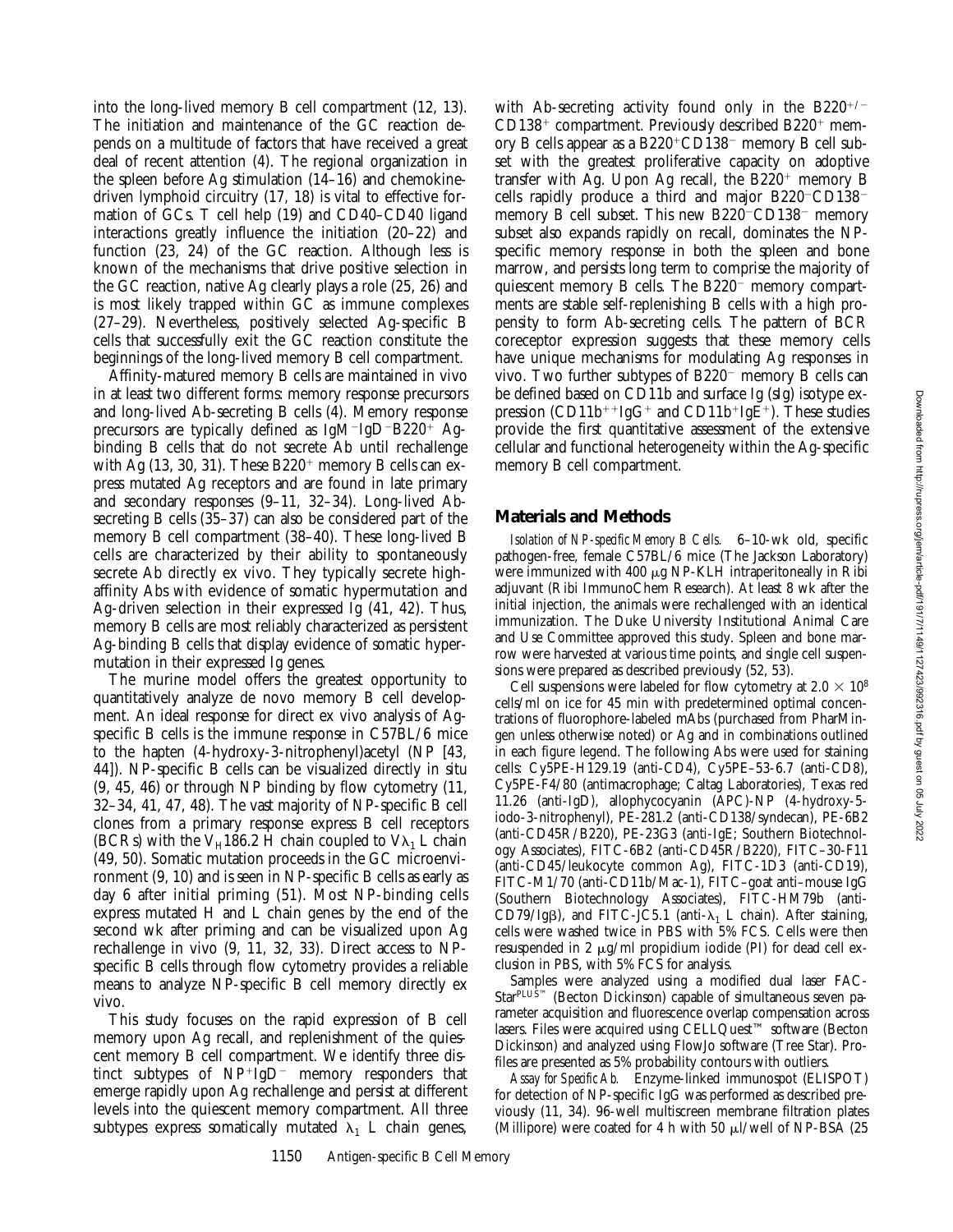$\mu$ g/ml) in PBS, washed, and incubated for 2 h with 100  $\mu$ l of RPMI 1640 supplemented with 5% FCS. Cells were sorted directly into the wells and incubated for 18 h at  $37^{\circ}$ C in 5% CO<sub>2</sub>. The wells were washed before the addition of 50  $\mu$ l/well of horseradish peroxidase goat anti–mouse IgG (Southern Biotechnology Associates) for 4 h. ELISPOTs were developed using 100 ml/well of filtered 3-1mino-9-ethyl carbazole substrate (Sigma Chemical Co.) in 0.1 M sodium acetate buffer, pH 5.0, 0.03%  $H<sub>2</sub>O<sub>2</sub>$ . The plates were washed with water, and positives were scored manually using a dissection microscope. Each assay was done in triplicate from at least three separate animals.

ELISA for detection of NP-specific IgG was performed as described previously (11, 33). Flexible U-bottomed 96-well plates (Costar) were coated for 4 h with 50  $\mu$ l/well of NP-BSA conjugate  $(25 \mu g/ml)$  and washed. Samples were added in PBS with  $0.1\%$  Tween 20, 0.3% (w/v) skim milk powder, and 1% FCS, held at room temperature for 4 h, washed before the addition of  $50 \mu$ l/well of horseradish peroxidase conjugates of goat antimouse IgG (Southern Biotechnology Associates), and held for 4 h before washing and the addition of 100  $\mu$ l/well of enzyme substrate 2,2'-azinobis(3-ethylbenzthiazoline) (Sigma Chemical) at 55 mg/ml in 0.1 M sodium citrate, pH 4.5, and 0.1%  $H_2O_2$ . Absorbance read at 405 nm.

*Single Cell Repertoire Analysis.* cDNA synthesis was performed as follows: single B cells with the appropriate surface phenotype were sorted for repertoire analysis using the automatic celldispensing unit attached to the FACStarPLUS™ (Becton Dickinson) and Clone-Cyt™ software (Becton Dickinson). Each cell was sorted into an oligo  $d(T)$ -primed 5  $\mu$ l cDNA reaction mixture as described previously (reference 53; 4 U/ml MLV reverse transcriptase [RT; GIBCO BRL] with recommended  $1\times$  RT buffer, 0.5 nM spermidine [Sigma Chemical Co.], 100 μg/ml BSA [Boehringer Mannheim], 10 ng/ml oligo d(T) [Becton Dickinson], 200 µM each dNTP [Boehringer Mannheim], 1 mM dithiothreitol [Promega], 220 U/ml RNAsin [Promega], 100 mg/ml *Escherichia coli* tRNA [Boehringer Mannheim], and 1% Triton X-100 set up in low-profile 72-well microtiter trays [Robbins Scientific]), held immediately at 37°C for 90 min, and then stored at  $-80^{\circ}$ C until further use.

*Nested PCR.* First round of PCR: 2 µl of cDNA from each single cell cDNA reaction was used in a  $25-\mu l$  reaction to amplify the  $\lambda$  L chain. The first-round PCR reaction mix consisted of 2 U/ml Taq polymerase with the recommended  $1\times$  reaction buffer (Promega), 0.1 mM of each dNTP (Boehringer Mannheim), 1 mM  $MgCl<sub>2</sub>$ , 0.8  $\mu$ M primer LAMext3(sense) (5'-TACTCTCTCTC-CTGGCTCTCAGCTC-3'), and 0.8  $\mu$ M primer LAMext3(anti) (5'-GTTGTTGCTCTGTTTGGAAGGCTGG-3'). Each reaction set begins with 95 $\degree$ C for 5 min, then 40 cycles of 95 $\degree$ C for 15 s,  $50^{\circ}$ C for 45 s, and 72°C for 90 s, and ending with 72°C for 5 min. Second round of PCR:  $1 \mu$  of the first-round PCR product was used for an additional  $25-\mu l$  amplification reaction using primers nested medially to the primers used in the first round of PCR (2 U/ml Taq polymerase with the recommended  $1\times$  reaction buffer [Promega], 0.1 mM of each dNTP [Boehringer Mannheim], 1 mM MgCl<sub>2</sub>, 0.8  $\mu$ M primer LAM.sens[int] [5'-CCATTTC-CCAGGCTGTTGTG-3'), and  $0.8 \mu M$  primer LAM.anti(int) (5'-CTCCATACCCTGAGTGACAG-3']). Each reaction set begins with 95<sup>o</sup>C for 5 min, then 40 cycles of 95<sup>o</sup>C for 15 s, 50<sup>o</sup>C for 45 s, and 72 $\degree$ C for 90 s, and ending with 72 $\degree$ C for 5 min. At least 2 negative cDNA samples were processed per 10 single cell samples. The negatives were interspersed with positives to control for contamination during sample preparation.

*DNA Sequencing.* 5 µl of second-round PCR product was

run on a 1.5% agarose gel to screen for positives (single bands of the right size). PCR product was then separated from primers using a CL-6B Sepharose (Amersham Pharmacia Biotech) column. The PCR product was then directly sequenced  $(4 \mu)$  of PCR product, 4 µl Dye Terminator Ready Reaction Mix [Perkin Elmer Corp.], 1.6 pmol primer [LAM.seq 5'-GGCTGTTGT-GACTCAGGAAT-3']) using a linear amplification protocol for 25 cycles of  $96^{\circ}$ C for 10 s,  $50^{\circ}$ C for 5 s, and  $60^{\circ}$ C for 4 min on a 9600 GeneAmp PCR system (Perkin Elmer Corp.). Samples were separated on a 6.5% acrylamide gel after ethanol precipitation of sequencing reaction products, run on an ABI 373 sequencing system, and processed using ABI Prism sequence 2.1.2 for collection and analysis (Perkin Elmer Corp.).

*Adoptive Transfer.* Unfractionated spleen cells  $(4 \times 10^7)$  from C57BL/6 mice 4 or 42 d after secondary immunization with 400  $\mu$ g NP-KLH in Ribi adjuvant were injected in 100  $\mu$ L PBS into the tail vein of 6–10-wk-old C57BL/6 recombination activating gene 1 (Rag-1)–deficient mice (The Jackson Laboratory), with or without intraperitoneal injection of 50  $\mu$ g NP-KLH (no adjuvant). For "exclusion transfer,"  $5-8 \times 10^6$  spleen cells were sorted by flow cytometry to exclude any  $NP+IgD^-$  cells and all  $CD138<sup>+</sup>$  cells and then injected as a transfer of "background" cells (NP<sup>-</sup> spleen).  $2-6 \times 10^4$  purified PI<sup>-</sup>CD4<sup>-</sup>CD8<sup>-</sup>F4/ 80<sup>-</sup>NP<sup>+</sup>IgD<sup>-</sup>CD138<sup>-</sup> B cells that were either B220<sup>+</sup> or B220<sup>-</sup> were added to 5–8  $\times$  10<sup>6</sup> NP<sup>-</sup> spleen cells. Purity of sorted populations was then reanalyzed before and after mixing with the  $NP^-$  spleen cells immediately before transfer with purities of .95–98% for the subsets transferred. Spleens were harvested from the recipient mice 5 d after transfer and processed as described above.

#### **Results**

*NP-specific Memory B Cells in the Spleen.* Using flow cytometry, we quantify directly the Ag-binding B cells from C57BL/6 mice immunized with the hapten-protein conjugate NP-KLH in the Ribi adjuvant system. The change to Ribi adjuvant (nonpolarizing for T cell help) for both priming and recall induces NP-specific Ab of all IgG isotypes and IgE to high levels in the serum of immunized mice (data not shown). We first focus on the emergent splenic memory response during the first 2 wk after intraperitoneal rechallenge with Ag. Ag-binding cells were clearly visualized in the spleen and bone marrow as  $PI$ <sup>-</sup>  $CD4^-$ ,  $CD8^-$ , and  $F4/80^-$  cells that have lost sIgD and bind NP-labeled APC (NP-APC; Fig. 1, A iii). Ag-specific expansion of  $NP+IgD^-$  cells was significant by day 3 in the spleen, and rapidly reaches peak levels by day 4 (Fig. 1, A iv, top). This rate of NP-specific cellular expansion is 3–4 d faster than seen after initial priming 8 wk earlier (11; our unpublished results). Adjuvant-only controls indicate that NP-binding cells only emerge in response to the presence of NP-KLH (Fig. 1 A). Similar results were obtained using carrier alone and an irrelevant protein (data not shown; 11). Decline in the number of  $NP+IgD^-$  cells in the spleen is already evident by the end of the second wk, but is clearly diminished by day 42 after recall (Fig. 1 A). The day 42 time point is representative of the quiescent memory compartment when the active GC reaction and the exaggerated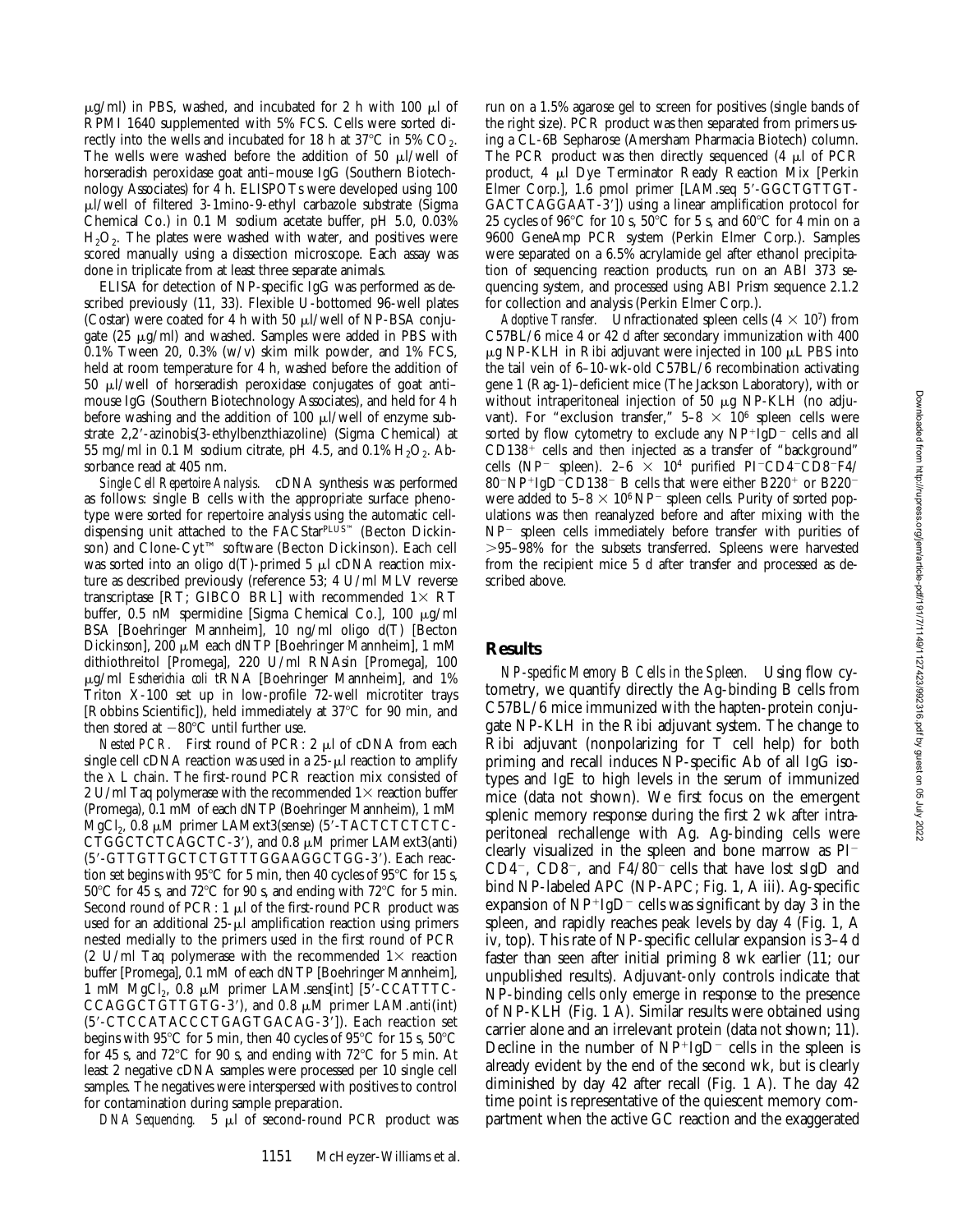

**Figure 1.** Three major subsets of NP-specific memory B cells. Previously primed C57BL/6 mice, rechallenged with 400 mg NP-KLH in Ribi adjuvant, were killed at various times after recall to label spleen and bone marrow cells for five-color flow cytometry. (A, i and ii) PI labeling is excluded at time of acquisition. One example of light scatter parameters and Cy5PE labeling (anti-CD4, anti-CD8, and anti-F4/80) used to exclude T cells, macrophage, and cells that nonspecifically label with Abs. Light scatter gates are broad to include B cell blasts. (A iii) Examples of IgD (Texas red 11.26) and NP (NP-APC) labeling on the Cy5PE<sup>-</sup> cells. Days after recall are displayed above each pair of panels. The top panels are spleen, and the lower are bone marrow. Each upper left quadrant delineates fluorescence intensities of cells regarded as NP+IgD<sup>-</sup>. (A iv) Cellular dynamics of the total NP-binding B cell compartment. Frequencies of NP-binding  $IgD - B$  cells obtained by flow cytometry, and total cell numbers from the spleen (top) and bone marrow (bottom) of each animal at the time of killing were used to estimate the change in total NPbinding cells during the course of the recall response. Varying numbers of single animals were used for each time point  $(n =$ 3–7), with mean  $\pm$  SEM of total cells displayed. (B) Examples of CD138 (PE-281.2) and B220 (FITC–RA3-6B2) levels on NPspecific B cells (CD4<sup>-</sup>CD8<sup>-</sup>F4/  $80$ <sup>-</sup>IgD<sup>-</sup>NP<sup>+</sup>) of the spleen (top) and bone marrow (bottom). The day after Ag administration is displayed above each

panel. (C) Cellular dynamics of the three NP-binding B cell subsets, with the phenotype displayed above each panel for the spleen (top) and bone marrow (bottom). Mean  $\pm$  SEM of total cells is displayed across time after recall (*n* = 3–7 for each time point). (D) CD4,<sup>-</sup> CD8,<sup>-</sup> and F4/80<sup>-</sup> NP<sup>+</sup>IgD<sup>-</sup> B cells with the phenotype B220<sup>+/-</sup>CD138<sup>+</sup>, B220<sup>+</sup>CD138<sup>-</sup>, and B220<sup>-</sup>CD138<sup>-</sup> B cells from the spleen and bone marrow (BM) of the secondary response were sorted at 50 cells per well into NP-specific IgG-revealing ELISPOT assays. Positives were scored manually under a dissection microscope. Each assay was done in triplicate from at least three separate animals.

humoral recall response have both resolved. The replenished memory compartment at this time point contains at least 100-fold more NP-specific cells than were detectable before rechallenge. Therefore, accelerated Ag-specific cellular expansion and the development of a larger quiescent memory compartment are two major cellular consequences of Ag rechallenge.

*Three Phenotypically Distinct Memory B Cell Subsets in the Spleen.* Using five-color flow cytometry, we can directly phenotype the  $NP+IgD-$  compartment. Because cell surface phenotype can provide clues to function, we initially subtype the NP-specific cells using Abs to B220 (6B2,

anti–B cell isoform of CD45R) and CD138 (281.2, antisyndecan). A major subset of  $B220^{+/-}CD138^+$  NP-specific memory responders clearly dominates the early phase of the splenic memory response, then declines rapidly during the first 2 wk (Fig. 1, B and C, top panels). The  $B220^{+/}$  $CD138<sup>+</sup>$  subset is consistently represented at very low levels into the quiescent phase of the splenic response (day 42). A second subset of NP-specific memory responders expressed high levels of B220 and no CD138 (Fig. 1 B, top). These memory responders also reached peak levels early (day 4), but gradually declined during the first 2 wk after rechallenge (Fig. 1 C, top). A small compartment of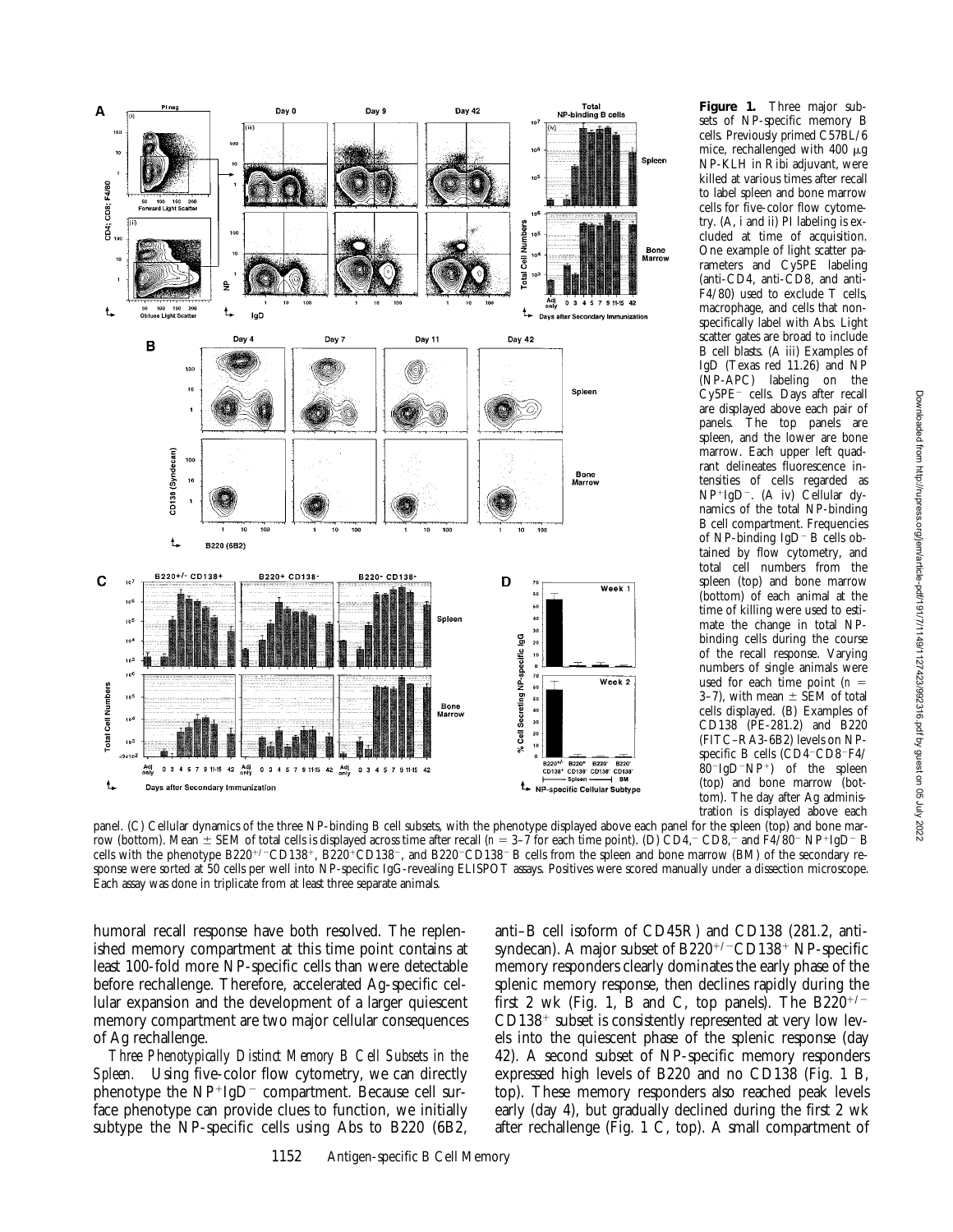$B220^{\circ}CD138$ <sup>-</sup> memory B cells also persisted into the quiescent phase. The third major subset of  $NP^{+}IgD^{-}$  memory responders expressed negligible levels of both B220 and CD138. These Ag-binding memory responders emerged in the spleen as rapidly as the other two subsets, but clearly dominated the Ag-specific compartment by the end of the first wk after rechallenge (Fig. 1, B and C, top panels). The quiescent memory compartment of the spleen was also dominated by far greater numbers of the B220 $^-$ CD138 $^$ memory cells (75–85% of  $NP+IgD^-$  cells at day 42). Thus, the NP-specific memory responders emerge as three phenotypically distinct  $NP^{+}IgD^{-}$  subsets that all persist into the quiescent phase with the  $B220$ <sup>-</sup>CD138<sup>-</sup> subset clearly dominating by the end of the first wk after recall.

*B220*2*CD138*2 *NP-specific Memory Cells Dominate the Bone Marrow Compartment.* The long-lived Ab-secreting memory B cell compartment resides mainly in the bone marrow (38–42). These previous studies have focused on the bone marrow compartment after initial priming. To characterize the memory response, we next quantified the extent and kinetics of Ag-binding cells that emerged in the bone marrow after recall (Fig. 1 A, bottom panels). There was evidence of a decline in the basal levels of NP-binding cells at day 3, followed by a rapid rise by day 4 that reached maximal levels by day 9 (Fig. 1, A iv, bottom). The numbers of  $NP^{+}IgD^{-}$  cells remained remarkably stable between the end of the second wk after rechallenge and into the quiescent memory compartment (day 42). Strikingly, the  $B220$ <sup>-</sup>CD138<sup>-</sup> subset comprised of the vast majority of  $NP+IgD^-$  cells in the bone marrow throughout all stages of the emergent response and into the quiescent phase  $(>= 95-98\%$  across all time points; Fig. 1 B, bottom). The  $B220^{+/}$ CD138<sup>+</sup> memory responder subset is consistently present but poorly represented in the bone marrow, whereas the  $B220^{\circ}CD138^-$  subset is equally low but more sporadic than its  $CD138<sup>+</sup>$  counterpart (Fig. 1, B and C, bottom panels). Therefore, the NP-specific memory response in the bone marrow is dominated by the  $B220$ <sup>-</sup>CD138<sup>-</sup> subset that emerges and persists long term as a significant reservoir of quiescent memory B cells.

Ab-secreting Activity Assorts into the B220<sup>+/-</sup>CD138<sup>+</sup> NP*binding Compartment.* CD138 reliably labels Ab-secreting B cells in the primary NP-specific response (11, 34). To further evaluate the function of the three different NPbinding subsets, we sorted equal numbers of purified NPbinding subsets into ELISPOT assays for production of NP-specific IgG. In the absence of any stimulus in vitro, the ELISPOT estimates the frequency of cells secreting Ab in vivo. All NP-specific IgG Ab-secreting activity assorted into the splenic  $B220^{+/}$ CD138<sup>+</sup> memory B cell compartment during the first 2 wk after rechallenge (Fig. 1 D). Although the  $B220<sup>+</sup>$  and  $B220<sup>-</sup>$  NP-binding compartment expanded significantly on rechallenge, cells with this phenotype did not produce Ab during the first 2 wk after recall. In the bone marrow, the dominant NP-binding compartment  $(B220^-)$  did not produce Ab during this same period (Fig. 1 D). Thus, NP-binding cells that differentiate into Ab-secreting cells during the memory response in vivo express the  $B220^{+/}$ CD138<sup>+</sup> phenotype.

*Molecular Characterization of Memory B Cells.* The  $\lambda$  L chain is dominantly expressed in primary and memory responses to NP-KLH (11, 33, 45). We next screened all three NP-binding subtypes for expression of this L chain. Only  $\sim$  5% of all naive B cells in C57BL/6 mice express the  $\lambda$  L chain (Fig. 2 A, top), whereas all three NP-binding B cell subsets in the spleen contained 90–95%  $\lambda^+$  cells (Fig. 2 A, bottom three histograms). Levels of  $\lambda$  expression were similar on all three  $NP^{+}IgD^{-}$  subsets, and were consistent with the loss of sIgD at the time of original Ag experience. The frequency of  $\lambda^+$  cells and the level of  $\lambda$  expression on the  $NP^{+}IgD^{-}$  cells in the bone marrow was similar to that seen in the spleen (data not shown). The  $\lambda$  expression offers further evidence that all three subpopulations are NPspecific B cells. The absence of  $\kappa$  L chain expression on these  $\lambda^+$  NP-binding B cells also argues against an FcRmediated binding of Ab in vivo that leads to artificial labeling with NP-APC for flow cytometry (naive  $NP^-$  B cells,  $\kappa$  mean fluorescence index [MFI] = 57;  $\lambda^+$  cells,  $\kappa$  MFI = 10; NP<sup>+</sup> cells in spleen,  $\kappa$  MFI = 12; NP<sup>+</sup> cells in bone marrow,  $\kappa$  MFI = 13).

Although all three subsets were NP-specific B cells, it was not clear that they were all memory B cells. One cardinal hallmark for B cell memory is the expression of somatically-mutated Ig with evidence for Ag-driven selection. We next sorted single cells from each of the three major subsets for RT-PCR and DNA sequence analysis directed at the  $\lambda$  L chain. PCR products from individual reactions were then sequenced to assay for somatic mutation. All three subsets of NP-specific memory responders emerged similarly mutated by days 3 or 4, and did not significantly alter in extent of mutation by day 9 after rechallenge (Fig. 2, B and C). A high frequency of replacement mutations in hypervariable regions 1 and 2 was also consistent with Agdriven selection. These changes most likely occurred during the induction phase of memory after initial Ag priming for all three subsets. These data argue against the adsorption of NP-binding Ab on the cells labeled as NP-specific by flow cytometry. NP-specific cells in the bone marrow had similar levels of  $\lambda$  L chain mutations (Fig. 2 C). The efficiency of obtaining a PCR product across the three subsets was 60% for CD138<sup>+</sup> cells, 30% for B220<sup>+</sup> B cells, and 15% for B220<sup>-</sup> B cells (range from  $5-50\%$  for the latter). We attributed these differences to varied mRNA levels, and they are similar to differences observed between  $TCR-\alpha$ and  $TCR-\beta$  chains from single Ag-specific T cells (52, 53). Therefore, all three subtypes of NP-specific memory responders not only express the mRNA for the appropriate L chain, but also express it in a somatically mutated form with evidence for Ag-driven selection.

*Proliferative Capacity and Ab-secreting Potential of Quiescent Memory B Cells.* Although the  $B220^{+/-}CD138^{+}$  memory subset was mainly Ab-secreting cells (Fig. 1 D), the function of the NP-specific B220<sup>+</sup> and B220<sup>-</sup> memory responders and their relationship to each other was still not clear. The only definitive way to address function was through adoptive transfer and challenge with Ag. We first focused on day 42 after recall in the quiescent memory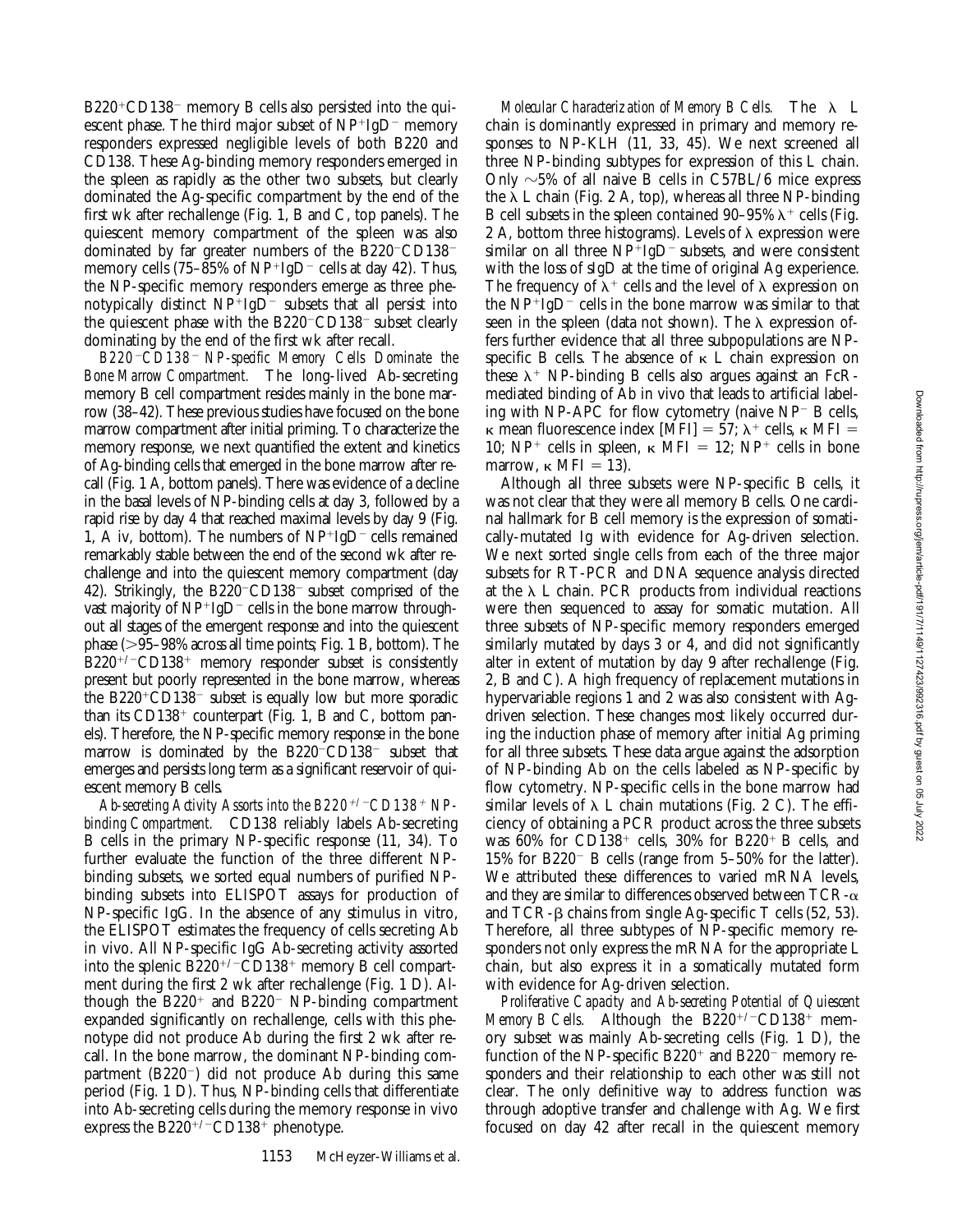| A                              | NP* IgD*          |                                  | B                       |                          |                    |                                 |                              |                             |                   |                              |
|--------------------------------|-------------------|----------------------------------|-------------------------|--------------------------|--------------------|---------------------------------|------------------------------|-----------------------------|-------------------|------------------------------|
|                                |                   | B220+                            |                         | <b>NP-specific Cells</b> |                    |                                 |                              | <b>Pattern of Mutations</b> |                   |                              |
|                                | NP+ IgD*          | Resting                          |                         | Subset                   | Day of             | # cells<br>response (mut : non) | % total                      | # per<br>mut seq            | $\%$<br>replace   |                              |
| 30<br>2K                       |                   | B220+/-                          |                         | B220+/- CD138+ 3 - 5     |                    | 13(12:1)                        | 1.8                          | 3.7                         | 92                |                              |
| 30                             |                   |                                  |                         |                          | $7 - 9$            | 14(12:2)                        | $1.3$                        | 2.8                         | 91                |                              |
| 5a                             |                   |                                  |                         | B220+ CD138*             | 4                  | 31(25:6)                        | $1.2$                        | 2.8                         | 94                |                              |
| 20                             |                   | B220+                            |                         |                          | 9                  | 15(14:1)                        | 1.5                          | 3.5                         | 89                |                              |
| $\overline{10}$                |                   |                                  |                         | B220" CD138"             | $4 - 5$            | 10(7:3)                         | 1.7                          | 4.7                         | 75                |                              |
| Total Cell Numbers<br>20       |                   | B220 <sup>-</sup>                |                         |                          | 9                  | 11 (11 : 0)                     | 2.0                          | 3.8                         | 89                |                              |
|                                | Lambda            |                                  |                         |                          |                    |                                 |                              |                             |                   |                              |
|                                |                   | CDR1                             |                         |                          |                    | CDR <sub>2</sub>                |                              |                             |                   |                              |
| C                              | 26 28 29 30 31 32 | 33 34 35 36                      | 39 40<br>42<br>43<br>44 | 45<br>48<br>49           |                    |                                 | 58 60 61 62 64 65 66         | 69                          | 72 80<br>82<br>83 | 85                           |
| $B + 1 - 3.1$                  |                   | مت                               | CAT                     | GET CTA                  |                    |                                 | CCA GIFT CCT GCC TTC TCA GGC |                             | cac.              | <b>CAC</b><br><b>MTA TAT</b> |
| $B + 1 - 3 - 2$                | $\bullet$<br>TG   |                                  |                         |                          |                    |                                 |                              |                             |                   | m                            |
| 8+ I<br>-3.4                   |                   | П                                |                         |                          |                    | ă                               |                              |                             |                   |                              |
| $B + 1 - 3.5$                  | $\Delta$<br>은     | V<br>т                           |                         |                          | ×                  | O<br>B<br>m                     |                              |                             |                   |                              |
| $8 + 1.5.2$                    |                   | Â                                |                         |                          |                    |                                 |                              |                             |                   |                              |
| $B + 1.5.3$<br>$B^{+/S}.4$     |                   | Ë                                |                         |                          |                    |                                 |                              |                             |                   |                              |
| $B + 1 - 5.5$                  |                   | È                                |                         |                          |                    |                                 |                              |                             |                   |                              |
| $B + 1 - 5.7$                  |                   |                                  |                         |                          |                    | 통                               | м                            |                             |                   | m                            |
| $B + 4.31$                     | м                 |                                  | P.                      |                          |                    | D                               |                              |                             |                   |                              |
| $B + 4.2$<br>$B + 4.22$        |                   |                                  |                         |                          | П                  | ę.<br>$\Xi_c$                   |                              |                             |                   |                              |
| $B + 4.4$                      |                   |                                  |                         |                          |                    | Ř                               |                              |                             |                   | Ø,                           |
| $B + 4.5$                      |                   |                                  | ū,                      |                          |                    | Ŧ<br>ч                          |                              |                             |                   | м                            |
| $B + 4.6$<br>$B + 4.7$         |                   |                                  |                         |                          | 띟                  |                                 |                              |                             |                   |                              |
| $B + 4.8$                      |                   |                                  |                         |                          |                    | ø                               |                              |                             |                   |                              |
| $8*4.9$                        | и                 |                                  |                         |                          |                    | ê                               |                              |                             |                   |                              |
| $B+4.10$                       |                   |                                  |                         |                          |                    |                                 |                              |                             |                   |                              |
| $8 - 4.1$<br>$B - 4 b m.1$     |                   |                                  |                         |                          |                    |                                 |                              |                             |                   |                              |
| $B - S - 1$                    |                   |                                  |                         |                          | w                  | Ē<br>c-                         |                              |                             |                   |                              |
| $B - 5 - 2$                    |                   | E.                               |                         |                          |                    | ä                               |                              |                             |                   | <b>IX</b>                    |
| $B - 5.3$                      |                   | G                                |                         |                          | ā                  | ö                               | ю                            |                             |                   |                              |
| $8 - 5$ bm. 1<br>$B - 5 b$ m.2 | a                 |                                  | в                       | $\mathbf{a}$<br>ē        | o<br>ø             | 國                               |                              |                             | £1                |                              |
| B-5 bm.3                       | 'n,               | R                                | Ŧ                       | ø                        |                    | 竒<br>ø<br>ā                     |                              | π                           |                   |                              |
| $B-5$ bm. 4<br>B.5mm.5         |                   |                                  |                         |                          |                    |                                 |                              |                             |                   |                              |
|                                |                   | m                                |                         |                          |                    |                                 |                              |                             |                   |                              |
| $B - 9 - 1$<br>$B - 9.2$       |                   |                                  |                         |                          |                    | П                               |                              |                             |                   |                              |
| $B - 9.4$                      |                   |                                  |                         |                          |                    |                                 |                              |                             |                   |                              |
| $B - 9.5$                      |                   |                                  |                         |                          | ø<br>л             |                                 |                              |                             |                   |                              |
| $B - 9.6$<br>$B - 9.7$         |                   |                                  |                         | ø                        | 'n                 |                                 |                              |                             |                   |                              |
| $B - 9.8$                      |                   |                                  |                         |                          | ą<br>ø<br>-G<br>л- | E                               |                              |                             |                   |                              |
| 8-9.9                          | $\mathbf{u}$      | П<br>П<br>c<br>Ō<br>$\mathbf{G}$ |                         |                          | 高<br>ö             | î<br>ö<br>ø                     |                              |                             |                   | 國                            |
| $B - 9.10$<br>8-9.11           | G<br>λ-<br>ö      | ø                                |                         |                          | ۰c<br>Ŧ            | ā<br>Ē                          |                              | Ø                           | ō<br>叵            | ಕೆ                           |
|                                |                   | G.                               |                         |                          | $_{\text{AC}}$     | ö.<br>T                         |                              |                             |                   |                              |

that were also  $NP^{-}IgD+B220+$ (first panel),  $NP+IgD-B220+7$ (second panel),  $NP^{\dagger}IgD^{-}B220^{+}$ <br>(third panel), and  $NP^+$ (third panel), and  $IgD-B220$ <sup>-</sup> (fourth panel). (B) A summary of the extent and pattern of somatic hypermutation in the  $\lambda_1$  L chain expressed by the three major subsets of  $\text{NP-specific}$  B cells (PI<sup>-</sup>CD4<sup>-</sup>  $CD8$ <sup>-</sup>F4/80<sup>-</sup>NP<sup>+</sup>IgD<sup>-</sup>). Single NP-specific B cells from each of the three subpopulations of cells (as defined in the legend to Fig. 1) at different time points of the recall response were sorted into cDNA reaction mix, subjected to two separate rounds of PCR for  $\lambda$  L chain and PCR products, sequenced as described in Materials and Methods. Day of response refers to time after rechallenge; # cells refers to the number of  $\lambda$  L chains sequenced from individual cells and the proportion that were mutated versus nonmutated; % total represents the percentage of the total base pairs sequenced that were mutated (reliable sequence from position 26–88 for all samples), with the average number of mutations per mutated sequence summarized in the next column; and the % replacement mutations in the CDR1 and 2 are presented in the final column. (C) A representative set of V $\lambda$  gene nucleotide and predicted amino acid sequence obtained from individual NPspecific B cells. Only the nucleotides differing from the germline V-J sequence are presented: dashes represent identity; CDR 1 and 2 are boxed. The cells are grouped into four categories,

**Figure 2.** All three NP-specific subsets express somatically mutated  $V\lambda_1$  L chains. (A) Representative histograms of  $\lambda_1$  L chain expression (FITC-JC5) on CD4<sup>-</sup>, CD8<sup>-</sup>, and  $F4/80$ <sup>-</sup> cells

with each representing sequence from individual cells with the phenotype of the following: the upper panel is  $NP^{+}Ig\bar{D}^{-}B220^{+/-}CD138^{+}B$  cells (labeled  $B^{+/-}$ ) from days 3 and 5; the second panel is NP+IgD-B220+CD138-B cells (B+) from day 4; the third panel is NP+IgD-B220-CD138-B cells  $(B^-)$  from the spleen or bone marrow (bm) from day 4 and 5; and the bottom panel is  $NP+IgD-B220-CD138 - B$  cells  $(B^-)$  from day 9 spleen.

phase and adoptively transferred unfractionated spleen cells  $(4.0 \times 10^7 \text{ cells})$  with soluble Ag into Rag-1–deficient mice. 5 d later, all three NP-specific subpopulations of memory responders were recovered from the recipient spleens (Fig. 3 A). The majority of NP-specific cells recovered were the B220<sup>-</sup>CD138<sup>-</sup> memory subset (48%), with fewer B220<sup>+/-</sup>CD138<sup>+</sup> (30%) and B220<sup>+</sup>CD138<sup>-</sup> (22%) cells present (Fig. 3 D). The recovery of NP-specific B cells was 250-fold greater, and the production of NP-specific IgG 300-fold higher in the presence of Ag than without (Fig. 3 E). Interestingly, the  $B220^{\circ}CD138$ <sup>-</sup> subset was the

only fraction to survive in the absence of Ag, although cell numbers were very low (Fig. 3 A). These data indicate that cell expansion after transfer was not due to the absence of lymphocytes in the Rag-1–deficient recipients but was driven by Ag. Hence, Rag-1–deficient mice can support the survival and expansion of all three subtypes of NP-specific quiescent memory B cells and promote the production of NP-specific IgG.

To transfer purified subsets of nonsecreting NP-specific memory B cells, we needed to provide a source of Ag-specific T cell help. We next sorted spleen cells from day 42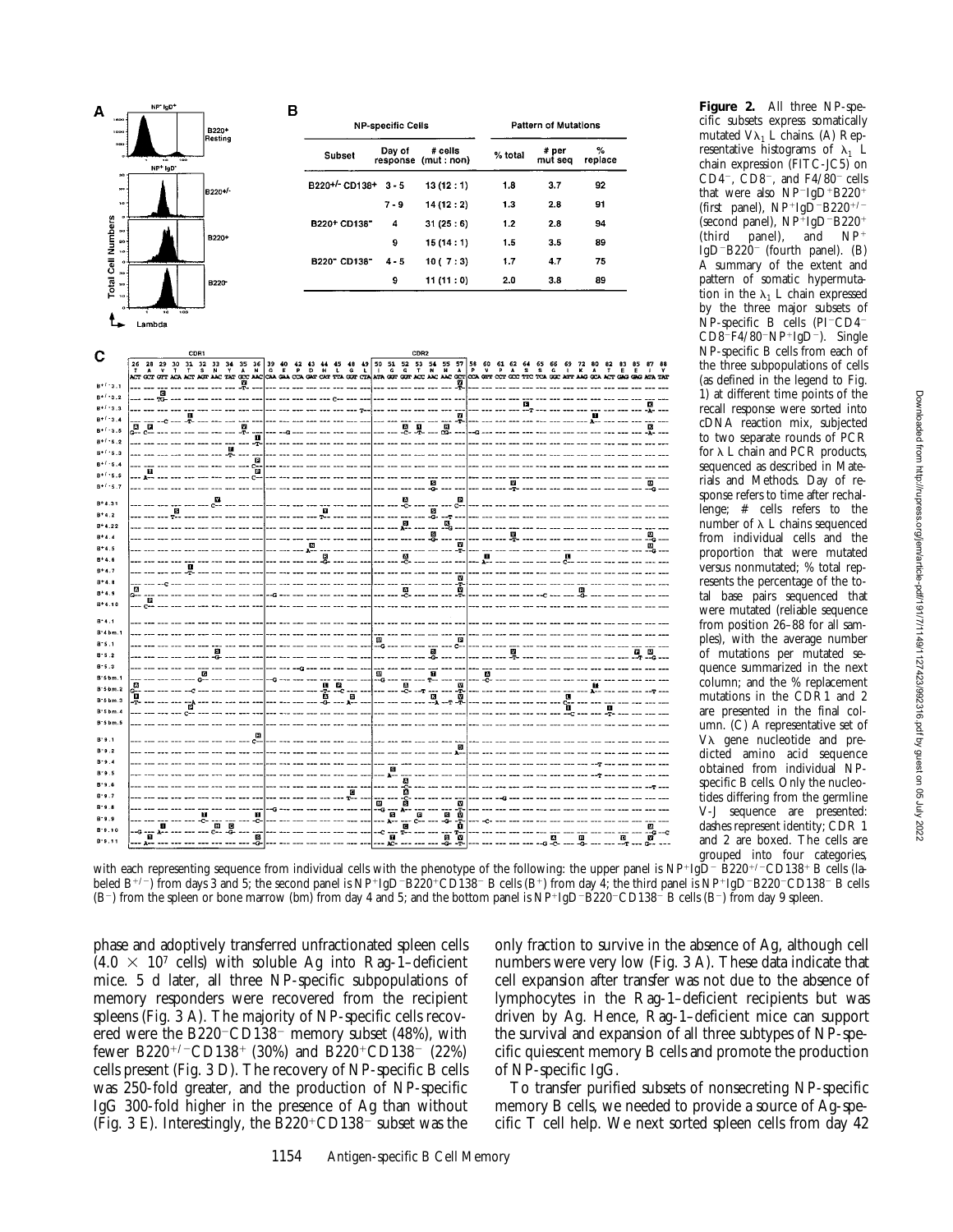

**Figure 3.** Adoptive transfer of purified quiescent B220<sup>+</sup> and B220<sup>-</sup> memory B cells. (A)  $4 \times$ 107 unfractionated spleen cells from animals 42 d after rechallenge were injected into the tail vein of Rag-1–deficient animals, with or without intraperitoneal injection of 50  $\mu$ g NP-KLH (no adjuvant). The first panel represents the NP and IgD profiles of PI<sup>-</sup>, CD4<sup>-</sup>, CD8<sup>-</sup>, and  $F4/80$ <sup>-</sup> spleen cells before transfer (percentage of NP-specific cells in total spleen cells is indicated above the insert). The second panel represents the CD138 and B220 profiles of the NP-specific cells in these animals. The third panel represents the NP and IgD profiles of the PI<sup>-</sup>, CD4<sup>-</sup>, CD8<sup>-</sup>, and F4/80<sup>-</sup> spleen cells from Rag-1–deficient mice 5 d after transfer. The fourth panel represents the CD138 and B220 profiles of these NP-specific cells  $(+ or -$ Ag as labeled). (B) The first two panels present reanalysis of spleen cells from day 42 memory mice, excluding  $\text{NP}^{+}\text{IgD}^{-}$  and all  $CD138<sup>+</sup>$  cells at the time of sorting.  $5-8 \times 10^6$  spleen cells sorted this way  $(NP^{-}$  spleen) were injected into the tail vein (with Ag intraperitoneally as above), and spleen cells from Rag-1–deficient recipients analyzed 5 d after transfer (third and fourth panel). (C)  $2-6 \times 10^4$  purified  $NP+IgD-CD138$ <sup>-</sup> that were either  $B220^+$  ( $>95\%$  purified; top) or  $B220^-$  ( $>99\%$  purified; bottom) were added to  $5-8 \times 10^6$  NP<sup>-</sup> spleen cells before adoptive transfer. The first two panels in each set display reanalysis of cell populations to be transferred after addition of the purified memory subset. The third panel displays (PI<sup>-</sup>, CD4<sup>-</sup>, CD8<sup>-</sup>, and  $F4/80^-$  NP and IgD cells in Rag-1–deficient recipients 5 d after transfer, with the frequency of  $NP+IgD^-$  cells in the total spleen indicated above inset. The last panel displays CD138 and B220 profiles for  $NP+IgD^$ spleen cells in the Rag-1–deficient recipients 5 d after transfer. (D) Mean of two adoptive transfer experiments displaying the proportion of the three subsets recovered after transfer. The

level of NP<sup>+</sup> events after transfer of the NP<sup>-</sup> spleen cells alone was negligible, so they are not included in this table. (E) Summary of cell recovery and Ab production during time of transfer (*n* = 2 or 3 animals). Cell recovery was calculated as the percent of NP-specific cells recovered over the number transferred. N/A indicates not applicable, as the number of NP-specific cells transferred and recovered was negligible. The relative titer of NP-specific Ab is displayed as the titer of serum that produced an OD of 1.4 OD units (maximum of 4.0 OD units).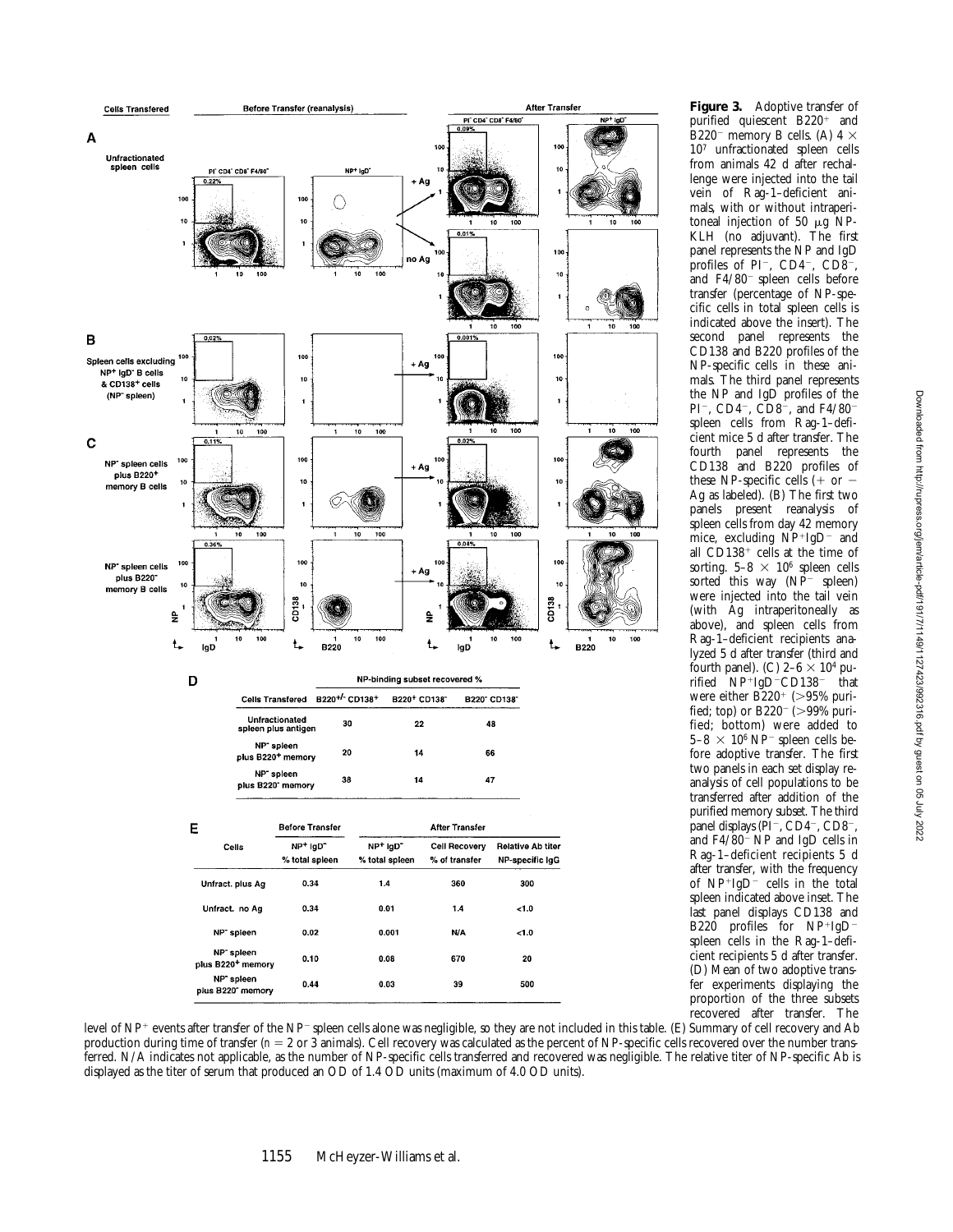after recall excluding all  $CD4^-$ ,  $CD8^-$ , and  $F4/80^ NP+IgD-B$  cells before adoptive transfer into Rag-1–deficient mice (Fig. 3 B). We also excluded all  $CD138<sup>+</sup>$  cells to minimize the transfer of sIg<sup>-</sup> plasma cells. This "background"  $NP^-$  spleen transfer aims at providing the requisite T cell help without contributing to the cellular or humoral NP response in recipients. 5 d after transfer with Ag, the recipient mice showed a significant reconstitution of IgD<sup>+</sup>B220<sup>+</sup> B cells (Fig. 3 B) and CD4 and CD8 T cells in the spleen (data not shown). Importantly, very few NPspecific cells were transferred in the  $NP^-$  spleen cells, and negligible numbers of NP-specific B cells were recovered after transfer in recipient (Fig. 3 E). In addition, negligible NP-specific IgG was detected in the recipient serum (Fig. 3 E). We next sorted  $4-6 \times 10^4$  of either memory B cell subset (B220<sup>+</sup> or B220<sup>-</sup>), mixed each purified memory subset with the background populations of NP<sup>-</sup> spleen cells (5–8  $\times$  $10<sup>6</sup>$  cells total), and reanalyzed the samples immediately before transfer (Fig. 3 C; first two panels in each row). 5 d after transfer, recipient spleens were analyzed for the frequency of NP-specific B cells, the balance of the three memory B cell subsets, and the production of NP-specific IgG in vivo (Fig. 3, C–E).

 $5$  d after transfer,  $B220<sup>+</sup>$  NP-specific memory cells produced mostly  $B220$ <sup>-</sup>CD138<sup>-</sup> NP-specific cells (66%), with some  $B220^{+/-}CD138^+$  Ab-secreting B cells (20%) and a few  $B220^{\circ}CD138^-$  cells (14%; Fig. 3, C [top] and D). B220<sup>-</sup> NP-specific memory cells produced mostly B220<sup>-</sup>CD138<sup>-</sup> cells (47%) and B220<sup>+/-</sup>CD138<sup>+</sup> Absecreting cells (38%) and few  $B220^{\circ}CD138$ <sup>-</sup> cells (14%; Fig. 3, C [bottom] and D). Thus, the pattern of cellular differentiation on transfer was consistent with progressive linear differentiation between the B220<sup>+</sup>, B220<sup>-</sup>, and CD138<sup>+</sup> memory B cells. This progression of differentiation appears dependent on Ag in this short-term adoptive transfer assay. Interestingly, cell recovery after transfer of the  $B220<sup>+</sup>$  cells was 15-fold higher than after transfer of the  $B220^-$  cells (670% vs. 39%; Fig. 3 E), In striking contrast, the amount of Ab in the recipient serum after 5 d was 25-fold greater after transfer of the B220<sup>-</sup> cells than the B220<sup>+</sup> cells (500 vs. 20 relative titer; Fig. 3 E). These data would suggest that the  $B220<sup>+</sup>$  memory B cells retain greater proliferative capacity than their downstream  $B220^-$  memory B cell counterparts. The ability of the  $B220^-$  memory B cells to produce greater amounts of Ab during the same span of time indicates a greater degree of commitment towards plasma cell differentiation than the  $B220<sup>+</sup>$  cells. These functional data are consistent with the linear differentiation of B220<sup>+</sup> memory B cells into B220<sup>-</sup> memory B cells that in turn terminally differentiate into Ab-secreting cells.

*Cellular Differentiation during the Emerging Memory Response.* To further test this model of linear differentiation, we turned to the emerging phase of the memory response. Using an identical experimental design to the day 42 transfers, we transferred unfractionated spleen cells from animals 4 d after recall into Rag-1–deficient mice (Fig. 4 A). 5 d after transfer, all three subsets of memory responders were present in the recipient spleens; however,

exogeneously added Ag was not required for subset reconstitution (Fig. 4, A, D, and E). In the absence of added Ag, only 1% cell recovery was achieved, compared with 60% with Ag (Fig. 4 E). The presence of added Ag appeared more necessary for cell recovery than for production of Ab (Fig. 4 E). In the unfractionated spleen cell transfer at day 4, a high number of terminally differentiated Ab-secreting cells are present in the transfer, and some level of Ag is most likely also transferred at this acute stage of the memory response. Nevertheless, as with day 42, all NP activity was excluded with the exclusion sorting procedure described previously and resulted in no detectable NP-specific cell expansion or serum IgG production 5 d after transfer (Fig. 4, B and E). We also transferred 50  $\mu$ l of serum from mice 9 d after recall into Rag-1–deficient recipients, then assayed for appearance of NP-binding cells 24 h after transfer to see if there were any cells in the recipients that could trap the NP-specific Ab and then score as NPbinding B cells after transfer. An average of 1:108,000 events ( $\pm$  20,000; *n* = 3,  $\pm$  SEM) in the spleen and 1:500,000 events in the bone marrow (all three animals were identical) argues against nonspecific FcR-mediated binding.

Compared with the day 42 transfer, the same general pattern of cellular differentiation was observed after transfer of purified memory B cell subsets 4 d after rechallenge. When purified  $B220<sup>+</sup>$  memory responders were transferred, the major cellular products were NP-specific B220<sup>-</sup> (46%) and CD138<sup>+</sup> cells (37%), with few remaining B220<sup>+</sup> cells (17%; Fig. 4, C and D). When B220<sup>-</sup> memory responders were transferred, mostly  $B220^-$  cells were produced  $(49\%)$ , with similar numbers of CD138<sup>+</sup> cells (40%) and a minority of B220<sup>+</sup> cells (11%; Fig. 4, C and D). However, total cell recovery and Ab production was lower after transfer of day 4 memory responders than after transfer of the quiescent memory B cells (Fig. 4 E). These differences may reflect different growth requirements for NP-specific memory cells in the emergent compared with quiescent phase in vivo. Nevertheless, the  $B220<sup>+</sup>$  memory responders demonstrated slightly higher proliferative capacity than their B220<sup>-</sup> counterparts, and the B220 $^{-}$  cells produced slightly higher NP-specific IgG upon transfer (Fig. 4 E). Thus, it appears that the cellular differentiation pattern displayed after transfer of the day 42 quiescent memory cells may already be established by day 4 of the memory response.

*B220*2*CD138*2 *Memory B Cells Express a Unique Cell Surface Phenotype.* Consistent with a stable change in differentiation between the  $B220<sup>+</sup>$  and  $B220<sup>-</sup>$  memory B cells, a change in cell surface phenotype may indicate different means for responding to Ag and differential activation requirements. CD45 modulates BCR signal transduction and appears downregulated on both  $B220<sup>-</sup>$  memory B cells and  $CD138<sup>+</sup>$  Ab-secreting B cells. The mAb RA3-6B2 (used in the current studies) recognizes the B cell isoform of CD45 (B220) through its expression of exon A and specific carbohydrate residues (54). In contrast, the mAb 30-F11 recognizes CD45 regardless of isoform. Using 30-F11 expression, all NP-specific memory B cell sub-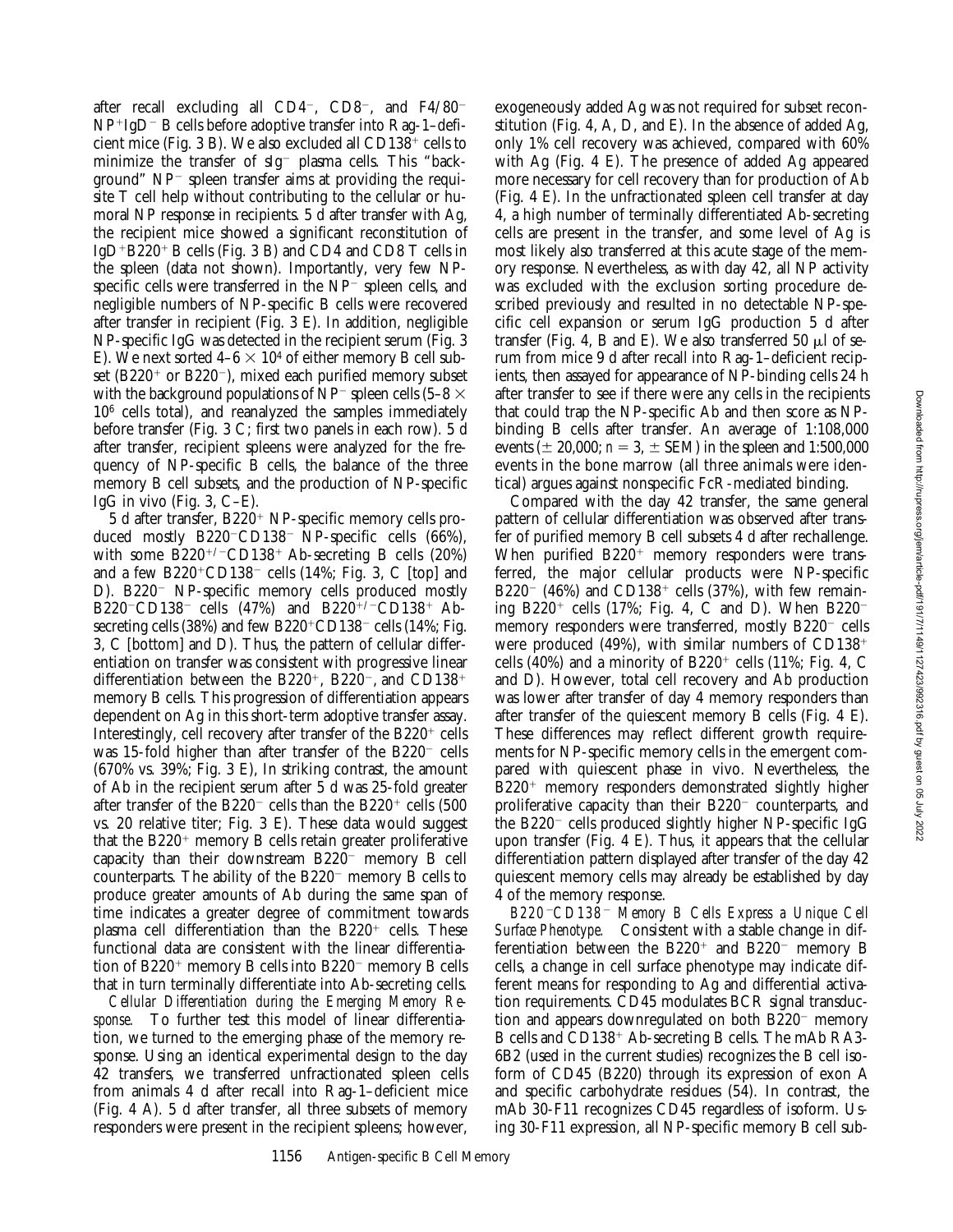

sets appear to express CD45 to similar levels (Fig. 5, left). Thus, the B220<sup>-</sup> (RA3-6B2<sup>-</sup>) and CD138<sup>+</sup> memory B cells have an isoform or glycosylation variant of CD45, suggesting alternate ligands or functions for this molecule across different memory B cell subsets.

CD19 is another typical B cell lineage marker known to positively regulate BCR signal transduction and decrease

**Figure 4.** Adoptive transfer of purified emergent  $B220<sup>+</sup>$  and  $B220<sup>-</sup>$  memory B cells. (A)  $4 \times 10^7$  unfractionated spleen cells from animals 4 d after rechallenge were injected into the tail vein of C57BL/6 Rag-1–deficient animals by intraperitoneal injection with 50  $\mu$ g NP-KLH (no adjuvant). The first panel represents the NP and IgD profiles of the spleen cells that were transferred. The second panel represents the CD138 and B220 profiles of the  $NP+IgD$ <sup>-</sup> cells in these animals (percentage of NPspecific cells in total spleen cells before transfer is indicated above inset). The percentage of  $NP+IgD^-$  cells after transfer (of total spleen cells in recipient) is displayed in the next column, and the third panel represents the CD138 and B220 profiles of the  $NP+IgD^-$  cells in the spleens of the Rag-1– deficient mice 5 d after transfer. (B) The first two panels present reanalysis of spleen cells from day 4 memory mice, excluding  $NP+IgD^-$  and all CD138<sup>+</sup> cells at the time of sorting.  $5-8 \times 10^6$  spleen cells sorted this way  $(NP^-$  spleen) were injected into the tail vein (with Ag intraperitoneally as above), and spleen cells from Rag-1–deficient donors analyzed 5 d after transfer (third panel). (C)  $2-6 \times 10^4$  purified  $NP+Ig\bar{D}$ <sup>-</sup>CD138<sup>-</sup> that were B220<sup>+</sup> (top) or B220<sup>-</sup> bottom) were added to 5–8  $\times$  $10^6$  NP<sup> $-$ </sup> spleen cells before adoptive transfer. The first two panels in each set are the reanalysis of the cell mixture immediately before transfer, and in the last panel are the CD138 and B220 profiles of the  $NP+IgD$ <sup>-</sup>spleen cells in the Rag-1-deficient recipients 5 d after transfer. (D) Mean  $\pm$  SEM from three adoptive transfer experiments displaying the proportion of the three subsets recovered after transfer. The level of  $NP^+$  events after transfer of the  $NP^-$  spleen cells alone was negligible, so they are not included in this table. (E) Summary of cell recovery and Ab production during time of transfer  $(n = 2 \text{ or } 3 \text{ animals})$ . Cell recovery was calculated as the percent of NP-specific cells recovered divided by the number transferred. N/A indicates not applicable, as the number of NP-specific cells transferred and recovered was negligible. The relative titer of NP-specific Ab is displayed as the titer of serum that produced an OD of 1.4 OD units (maximum of 4.0 OD units).

on differentiation to Ab-secreting cells (55). Resting B cells and NP-specific  $B220<sup>+</sup>$  memory cells express CD19 to similar levels (Fig. 5, right). However, CD19 is downregulated on the NP-specific  $B220^-$  memory B cell compartment. Expression of CD19 is two- to threefold lower than that expressed on the  $B220^{+/-}CD138^+$  Ab-secreting memory compartment, and is similar to background levels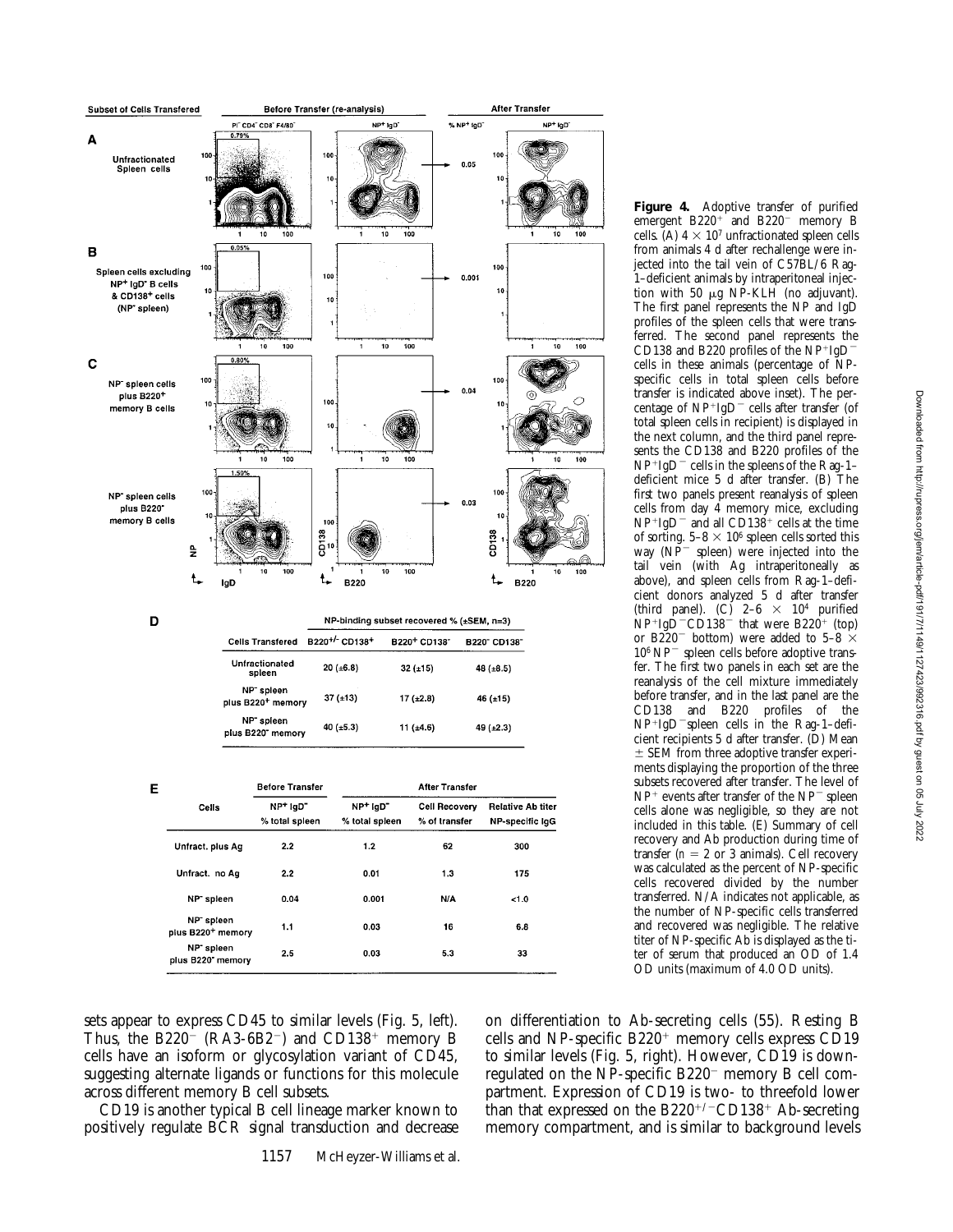

**Figure 5.** B220<sup>-</sup>CD138<sup>-</sup> memory B cells express an alternate form of CD45 and no CD19. Representative histograms for CD45 (FITC–30- F11) and CD19 (FITC-1D3) on CD4<sup>-</sup>, CD8<sup>-</sup>, and F4/80<sup>-</sup> cells that were also IgD<sup>+</sup>NP<sup>-</sup>B220<sup>+</sup> B cells (first row), IgD<sup>-</sup>NP<sup>+</sup>CD138<sup>+</sup> (second row), IgD<sup> $-NP+B220$ <sup>+</sup> (third row), and IgD<sup> $-NP+B220$ <sup>-</sup> cells from the</sup></sup> spleen (fourth row) and bone marrow (fifth row). Where pertinent, levels of labeling for "T cells" (the majority of  $Cy5-PE^+$  are CD4 and CD8 T cells),  $CD45^-$ IgD<sup>-</sup>NP<sup>-</sup>B220<sup>-</sup> cells are also displayed in the first row. All displays are from the same animal at day 9 of the recall response and are representative of three to eight animals. The dashed lines within each histogram and the number associated depict the geometric mean fluorescence for the reagent presented.

on T cells (Fig. 5, right). The absence of CD19 may indicate hyperresponsiveness to BCR signal transduction. Consistent with different Ag-receptor signaling potentials, CD22, CD23 (the low affinity FceR), CD24, and CD38 were also absent on the  $B220^-$  memory B cells, whereas CD43 was markedly upregulated (data not shown). The absence of CD5 (data not shown) indicated that the NPspecific  $B220^-$  subset did not belong to the B1a B cell subtype (56). Overall, the cell surface phenotype for the  $B220^-$  memory B cells is unique and predicts a very different mechanism of Ag receptor–mediated signal transduction.

*Two Major Subsets of B220*2 *Memory B Cells.* Although coreceptor expression offers clues to Ag responsiveness, integrin expression highlights differences in the interaction with the microenvironment, and perhaps unique migration patterns. CD11b expression not only distinguishes the B220<sup>-</sup> memory B cells from the CD138<sup>+</sup> and B220<sup>+</sup> memory B cells, but also divides the  $B220<sup>-</sup>$  memory B cell compartment into two major subsets (Fig. 6 A). CD11b expression on the NP-specific  $B220^-$  memory compartment is best viewed in the bone marrow (where the B220<sup>-</sup> B cells dominate) against sIgE expression (Fig. 6 A; bottom right). The NP-specific B220<sup>-</sup> B cells clearly divide into two major subsets,  $CD11b^{++}IgE^-$  and  $CD11b^{+}IgE^{+}$ . These two subsets are also present within the NP-specific cells of the spleen (Fig. 6 A; middle right panel). When CD11b and IgE labeling is paired separately with B220 and CD138 in splenic samples, the  $CD11b^{++}$  and IgE<sup>+</sup> cells appear clearly contained within the NP-specific  $B220^-$  memory compartment (data not shown). Both the CD11b<sup>++</sup> and IgE<sup>+</sup> B220<sup>-</sup> subsets are isotype switched and negative for sIgM (data not shown). Although there is a high level of background labeling with anti-IgG on naive B cells and the IgE<sup>+</sup> subset (Fig. 6 B), the CD11b<sup>++</sup>IgE<sup>-</sup> subset express sIgG at 20-fold higher levels, comparable to levels on  $B220^+$  and  $CD138^+$  NPspecific cells (Fig. 6 B). The sIgE<sup>+</sup> cells are not secreting NP-specific IgE as assessed by an ELISPOT assay (data not shown). Both NP-specific  $B220^-$  subsets are present throughout the memory response and into the quiescent memory phase; however, the balance of cells within each subset is variable (data not shown). Nevertheless, sIgE expression is only found in the  $B220^-$  compartment and provides a clear example of commitment to subspecialized function among the long-lived  $B220^-$  memory B cells.

The light scatter properties of the four different memory responders at day 9 after recall are displayed in Fig. 6 C. All NP-specific memory B cell subsets have higher obtuse light scatter and are larger by forward light scatter than resting B cells, but have lower obtuse light scatter than total CD11b<sup>++</sup> cells in the spleen. Thus, the CD11b<sup>++</sup> B cells are not representative of all  $CD11b^{++}$  cells in the spleen (which are mostly macrophage). To further investigate the morphology of this unique memory B cell compartment, we selected  $CD11b^{++}$  memory cells 9 d after recall for transmission electron micrographs (TEMs; Fig. 6 D). Many of the  $CD11b^{++}$  cells scanned had typical resting lymphoid ultrastructure  $(\sim 20\%; n = 100)$ , with rounded nucleus and scant cytoplasm (Fig. 6 D, i). Another fraction appeared lymphoblastoid  $(\sim 15\%)$ , with a more ovoid nucleus, loose chromatin, and more abundant cytoplasm (Fig. 6 D, ii). The majority of NP-specific CD11b<sup>++</sup> cells ( $\sim$ 65%) contained the more rounded nucleus typical of a lymphocyte, but with a notch (Fig. 6 D, iii). Thus, the  $B220^-$  memory B cells share many typical physical characteristics of lymphocyte, with some unique ultrastructural features in the  $CD11b<sup>+</sup>$  subtype.

CD79b Expression Divides B220<sup>-</sup> Memory B Cell Com*partment.* Finally, we address the expression of the BCR signaling complex subunit CD79b (IgB) across all NPbinding B cells (Fig. 7). High levels of CD79b are expressed on resting B cells, the  $B220<sup>+</sup>$  memory B cells, and the  $CD11b^{++}IgE^-$  memory B cell subset. The level of expression appears progressively lower between the resting state  $B220^+$  and  $B220$ <sup>-</sup>CD11b<sup>++</sup> cells, but to levels 10fold above background. Nevertheless, the CD79b expression represents the first typical and characteristic B cell Ag expressed on the CD11b<sup>++</sup>IgE<sup>-</sup> subset. In contrast, the  $NP$ -specific CD138<sup>+</sup> and IgE<sup>+</sup> subsets express CD79b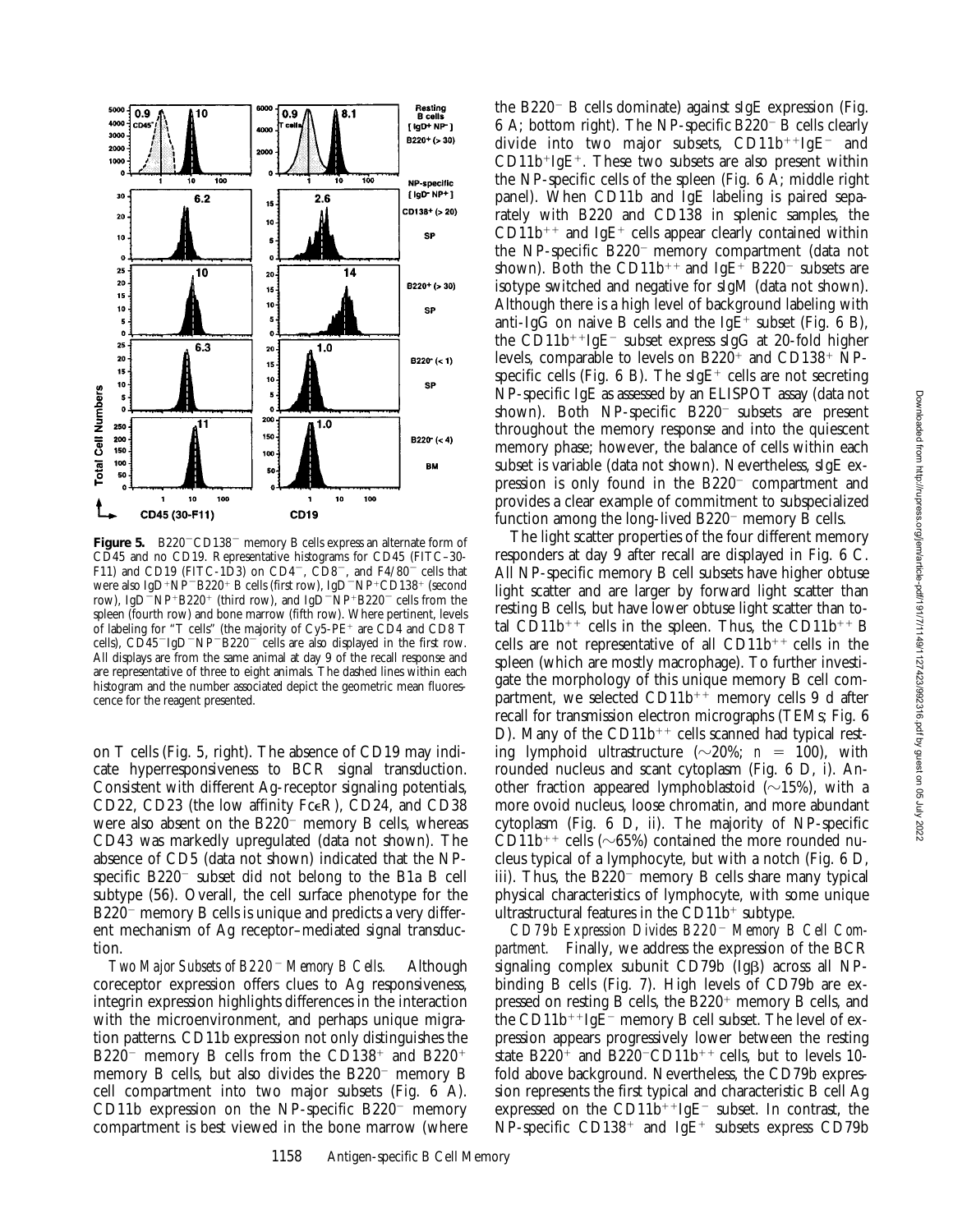

 $CD1\bar{1}b^{++}NP^{-}IgD^-$  (top, black), small forward/side scatter Cy5PE<sup>+</sup> cells (mostly T cells; top, gray),  $NP^{-}IgD+B220^{+}$  (resting B cells; middle, gray),  $NP+IgD-CD11b$ <sup>-</sup> (NP-specific B220<sup>+/-</sup> and B220<sup>+</sup>; middle, black),  $NP+IgD-CD11b++$  (bottom, black), and  $NP+IgD-CD11b+IgE^+$  (bottom, gray). Cells were labeled with PE–anti-IgG, blocked with normal mouse serum, and then labeled with mAbs as described. (C) Representative profiles for forward and obtuse light scatter on  $CD4^-$ ,  $CD8^-$ , and  $F4/80$ <sup>-</sup> cells that were also NP<sup>-</sup>IgD<sup>+</sup>  $B220^+$  (resting B cells; top left),  $\tilde{N}P^+$ IgD<sup>-</sup>CD138<sup>-B<sub>220<sup>+</sup></sup> (B220<sup>+</sup>; top middle),</sup></sub>  $\overrightarrow{NP}$ <sup>+</sup>IgD<sup>-</sup>CD11b<sup>++</sup>IgE<sup>-</sup> (CD11b<sup>++</sup>; top right),  $NP+IgD-CDI1b+IgE+ (IgE+; bot$ tom left),  $N P + I g D - C D 138 + B220$ <sup>+/</sup> (CD138<sup>+</sup>; bottom middle), and CD11b<sup>++</sup>  $NP^-IgD^-$  (total CD11b<sup>++</sup>; bottom right). (A–C) Profiles are from day 9 of the recall response and are representative of three to nine animals. (D)  $\text{TEM of } \text{CD4}^-$ ,  $\text{CD8}^-$ , and  $F4/80^-$  NP+IgD<sup>-</sup>CD11b<sup>++</sup>IgE<sup>-</sup> spleen cells from day 9 recall response.  $1.2 \times 10^5$ cells were sorted into 2% glutaraldehyde and processed for TEM by Duke Comprehensive Cancer Facility. Images are representative of at least 100 individual  $CD11b^{++}$  NP-specific cells scanned.

**Figure 6.** Two major subsets of NP-spe $cific B220$ <sup>-</sup> memory B cells. (A) Representative profiles of CD138 and B220 (first column) and CD11b and IgE (second column) on  $CD4^-$ ,  $CD8^-$ , and  $F4/80^-$  cells that were also  $NP^{-}IgD^{+}$  (first row),<br> $NP^{+}IgD^{-}$  spleen (second row), and

 $NP^{+}IgD^{-}$  bone marrow (third row). (B) Histograms for anti-IgG labeling on total

spleen (second row), and

levels only marginally above background (Fig. 7; T cells). The low levels of CD79b on Ab-secreting cells may be consistent with terminal differentiation and the reduced need to respond to Ag. The loss of CD79b on the nonsecreting IgE<sup>+</sup> cells is not understood, but indicates very different Ag responsiveness across different Ig isotypes in the  $B220^-$  memory B cell compartment. Thus, cellular potentials on transfer, levels of coreceptor and integrin expression, pattern of Ig isotype, and signaling subunits assort

### NP-specific memory B cells into four separate cellular compartments, each with unique roles in the maintenance of long-term protective immunity.

# **Discussion**

In this study, we quantitatively analyze the emergence of Ag-specific memory B cell responders and the subsequent reestablishment of the quiescent memory B cell compart-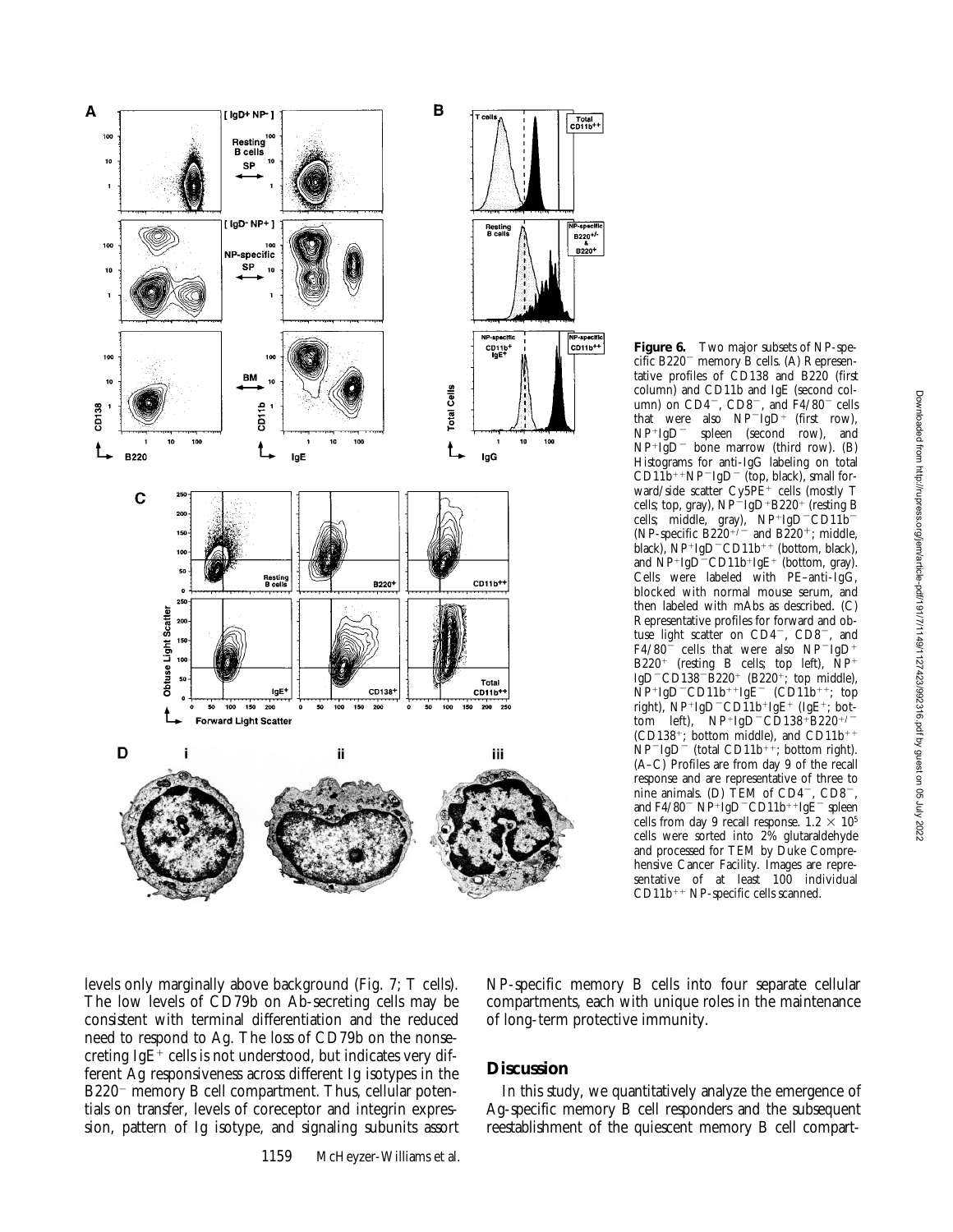

ment (or preservation) of the memory B cell compartment. Ab-secreting cells emerge first in the T cell zones of the



*B Cell Memory in the Bone Marrow.* The predominance of the  $B220$ <sup>-</sup>CD138<sup>-</sup> memory B cells in the bone marrow was also unexpected. Much of the high affinity Ab that persists in the serum comes from long-lived Ab-secreting B cells that reside in the bone marrow (35–40, 65). When



**Figure 7.** CD79b expression on NP-specific memory B cells. Representative histograms for CD79b on spleen CD4<sup>-</sup>, CD8<sup>-</sup>, and F4/80<sup>-</sup> cells that were also  $NP^-IgD^+B220^+$  B cells (first column, top), IgD<sup>-</sup>NP<sup>+</sup>CD138<sup>+</sup> (first column, middle), IgD<sup>-</sup>NP<sup>+</sup>B220<sup>+</sup> (first column, bottom), IgD<sup>-</sup>NP<sup>+</sup>CD11b<sup>++</sup> (second column, top), bone marrow IgD<sup>-</sup>NP<sup>+</sup>CD11 $\bar{b}$ <sup>++</sup> (second column, middle), and IgD<sup>-</sup>NP<sup>+</sup>IgE<sup>-</sup> (second column, bottom). Levels of labeling for T cells (small forward/side scatter,  $Cy5-PE^{+}$  cells) are also displayed in the first column, top. All displays are from day 9 recall response and are representative of eight animals. The dashed lines within each histogram and the number associated depict the geometric mean fluorescence intensity for CD79b.

ment. We reveal a novel  $B220^-$  memory B cell compartment that constitutes a significant component of the memory response to Ag and forms the major cellular reservoir of B cell memory in both the spleen and the bone marrow. Upon Ag rechallenge, the  $B220^-$  memory B cells rapidly self-replenish, but also differentiate into Ab-secreting cells with high efficiency. The  $B220<sup>+</sup>$  memory B cells also function as memory response precursors, but mainly differentiate into B220<sup>-</sup> memory B cells upon Ag rechallenge. All  $B220$ <sup>-</sup> memory cells have isotype switched and divide broadly into two subsets,  $CD11b^{++}IgG^+$  and  $CD11b^+$ IgE<sup>+</sup>. Both B220<sup>-</sup> subsets differ markedly in coreceptor expression from either naive B cells or  $B220^+$  memory B cells. This cell surface phenotype predicts differential activation requirements and provides unique means for regulating the response to Ag rechallenge in vivo. Taken together, these data highlight the complex organization of B cell memory into cellular compartments with distinct patterns of regulation and subspecialized immune function.

*Expression of B Cell Memory.* We chose to analyze the emergent memory response to Ag as one way to quantify the activity of memory B cells directly ex vivo. Ideally, memory B cell expansion to Ag rechallenge would lead to the rapid formation of Ab-secreting cells and the replenish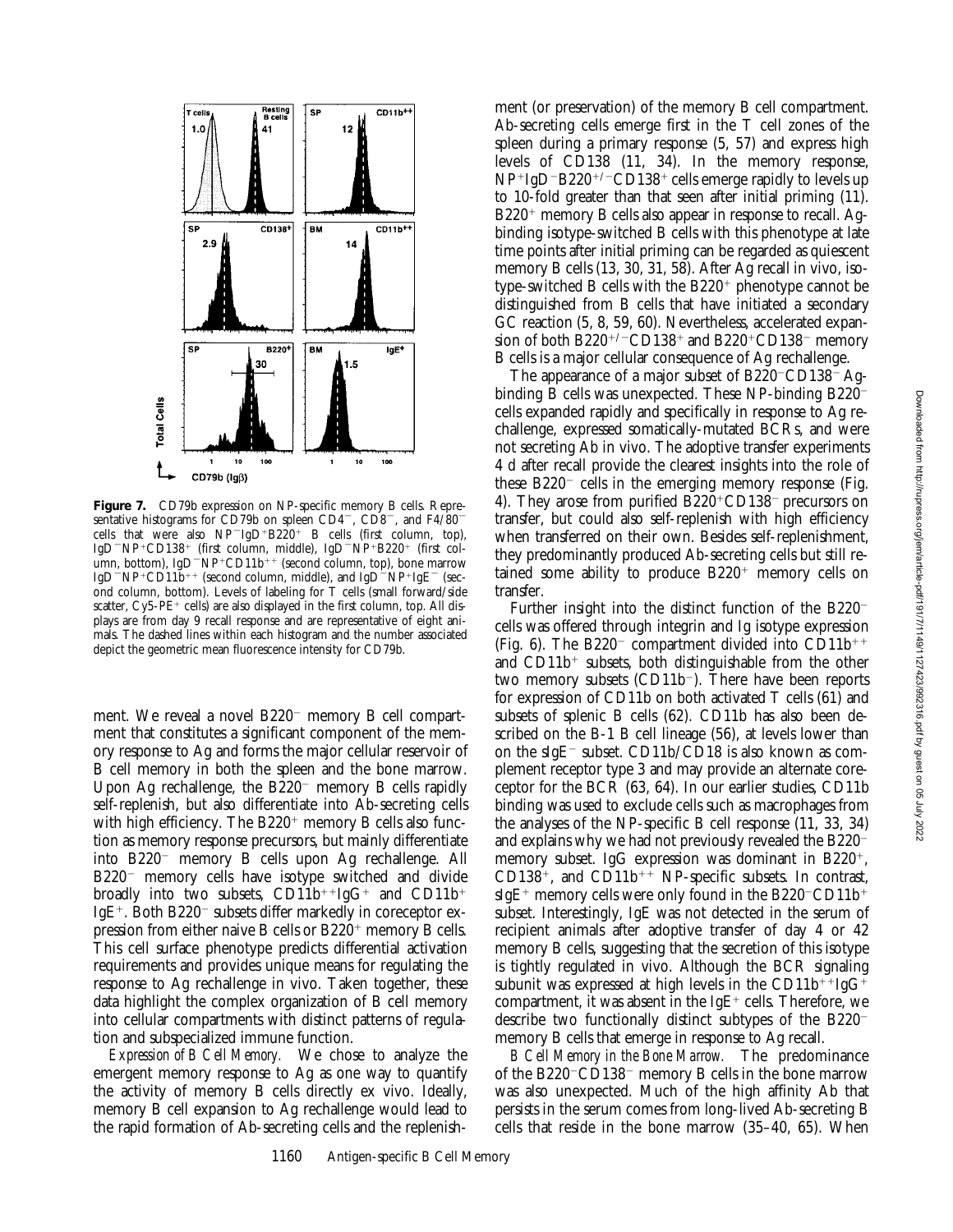quantified by flow cytometry or ELISPOT analysis, Absecreting B cells were present in the bone marrow at very low frequencies (41, 42). These frequencies correspond well to the low frequencies of  $CD138<sup>+</sup>$  B cells seen in the bone marrow in this analysis. Nevertheless, in the bone marrow,  $>95\%$  of the Ag-specific compartment comprised of B220 $\sim$ CD138 $\sim$  nonsecreting B cells. These cells most likely migrate to the bone marrow from the splenic response to Ag and persist there at high levels to at least day 42 after recall. These cells may be the isotype-switched equivalent to the CD24low somatically-mutated IgM memory B cells that migrate to the bone marrow in humans (66). Upon adoptive transfer of NP-specific B cells from the spleen,  $B220$ <sup>-</sup>CD138<sup>-</sup> B cells do appear in the bone marrow (data not shown), arguing that migration can occur between these two compartments. The bone marrow and spleen may contain the appropriate microenvironment for the long-term survival of  $B220$ <sup>-</sup>CD138<sup>-</sup> memory B cell compartment. Thus, the bone marrow provides an alternative reservoir for  $B220^-$  memory response precursors that may migrate into the spleen and expand upon Ag rechallenge.

*Somatic Hypermutation in the Memory B Cell Compartment.* There was no obvious change in the pattern of somatic mutation in all three Ag-specific memory responders during the emergent memory response. Although lower than typically expected for the  $V_H$ 186.2 (9, 11, 33), the level of mutation was significant and consistent in the  $V_{\lambda_1}$ L chain for all three memory populations, and was higher than reported previously for early in the primary response (day 12; reference 32). All three memory compartments emerged by days 3–4 in the spleen with already mutated L chain genes. However, the extent of mutation did not change by day 9. Although expected for the Ab-secreting compartment, this is surprising for the  $B220^{\circ}CD138^$ memory response compartment that most likely constitutes a secondary GC reaction. It also suggests that the  $B220^$ memory compartment was expanded after recall with no further diversification and selection. This finding is consistent with the non-GC phenotype of the  $B220^-$  compartment, and further implies that expansion of the novel memory compartment did not require a GC phase after recall. These data support the contention that memory B cells do not further diversify by somatic hypermutation upon Ag recall (67).

*Replenishment of the Memory B Cell Reservoir.* The origin of memory B cells still remains controversial. Jacob and Kelsoe provide evidence for the branching of GC B cells and Ab-secreting B cells from common precursors and argue for a common clonal origin for Ag-specific effector cells and memory cells (46). In contrast, Klinman and colleagues present evidence for a preexisting CD24low lineage of B cells that act as precursors for the memory response, have a greater propensity to form GC and do not contribute substantially to the primary Ab response (68–70). As a further complication, entry into the memory compartment appears to be dictated by the affinity of the mutated BCR relative to its unmutated counterpart (71), and may be de-

rived from only a small fraction of all GCs available (72). Thus, variability in origins and function of the memory B cells as well as heterogeneity in their localization and trafficking patterns may complicate the memory B cell compartment.

Our analysis of the quiescent memory phase (day 42 after recall) provides insight into the persistent memory B cell compartment.  $B220<sup>+</sup>$  memory precursors do appear in our studies, and the activity of these cells on adoptive transfer helps to confirm earlier studies on  $B220^+$  memory B cells  $(13, 30, 31, 58)$ . However, the B220<sup>-</sup> memory B cell compartment has not been described previously. Some aspects of B220<sup>-</sup> memory B cell function are reminiscent of the CD24low memory lineage demonstrated by Klinman and colleagues (68–70). In the memory response, it is not possible to distinguish the functions of the CD24<sup>low</sup> memory B cells (70), as they appear to form GCs as well as Ab-secreting cells. Although Klinman and colleagues' more recent analysis of the memory response suggests multiple activities within the memory compartment, they associate all memory function with the  $CD24^{\text{low}}$  phenotype (70). The  $B220$ <sup>-</sup> memory B cells appear to predominantly form Absecreting B cells, and may only form GCs in the absence of  $B220<sup>+</sup>$  memory B cells. Further, the B220<sup>-</sup> NP-specific memory B cell subset lacks expression of CD24; however, the  $B220$ <sup>+</sup> memory B cell compartment expresses higher levels of CD24 than found on naive B cells (data not shown), inconsistent with the notion that all memory is CD24low (70). The CD24low memory B cells also seem capable of accumulating somatic mutations during the recall response (70), an activity that is not apparent in the  $B220^$ memory compartment.

*Atypical Coreceptor Expression on B220*2 *Memory B Cells.* The atypical cell surface phenotype of the novel  $B220^$ memory B cell compartment predicts very different mechanisms for BCR-mediated signal transduction. Although it is clear that all three Ag-specific B cell populations express similar levels of CD45, they express different isoforms or glycosylation variants of the B220 molecule. CD45 positively regulates BCR signal transduction (73–75) and modulates positive and negative selection of self-reactive B cells (76). Although different isoforms of CD45 are thought to be expressed on memory T cell subsets, their functional consequence remains unclear.  $B220$ <sup>-</sup>CD19<sup>-</sup> B cells have been described by Wabl and colleagues (77, 78) in the quasimonoclonal mouse model, although their function in this model remains unknown. In a more recent manuscript, these  $B220$ <sup>-</sup>CD19<sup>-</sup> B cells express mutated forms of the transgenic receptor, arguing for the memory status of these cells  $(79)$ . Interestingly, the B220<sup>-</sup>CD19<sup>-</sup> B cells from these transgenic animals do not express CD11b, and hence may be distinct from the  $B220^-$  memory B cells in this study. CD19 is another BCR response regulator, and is thought to positively impact on signal transduction (55). Although it is recognized that CD19 is downregulated on plasma cells, it was assumed that loss of CD19 is associated with the loss of sIg, and hence not required on this terminally differentiated cell type. The effect of CD19 downreg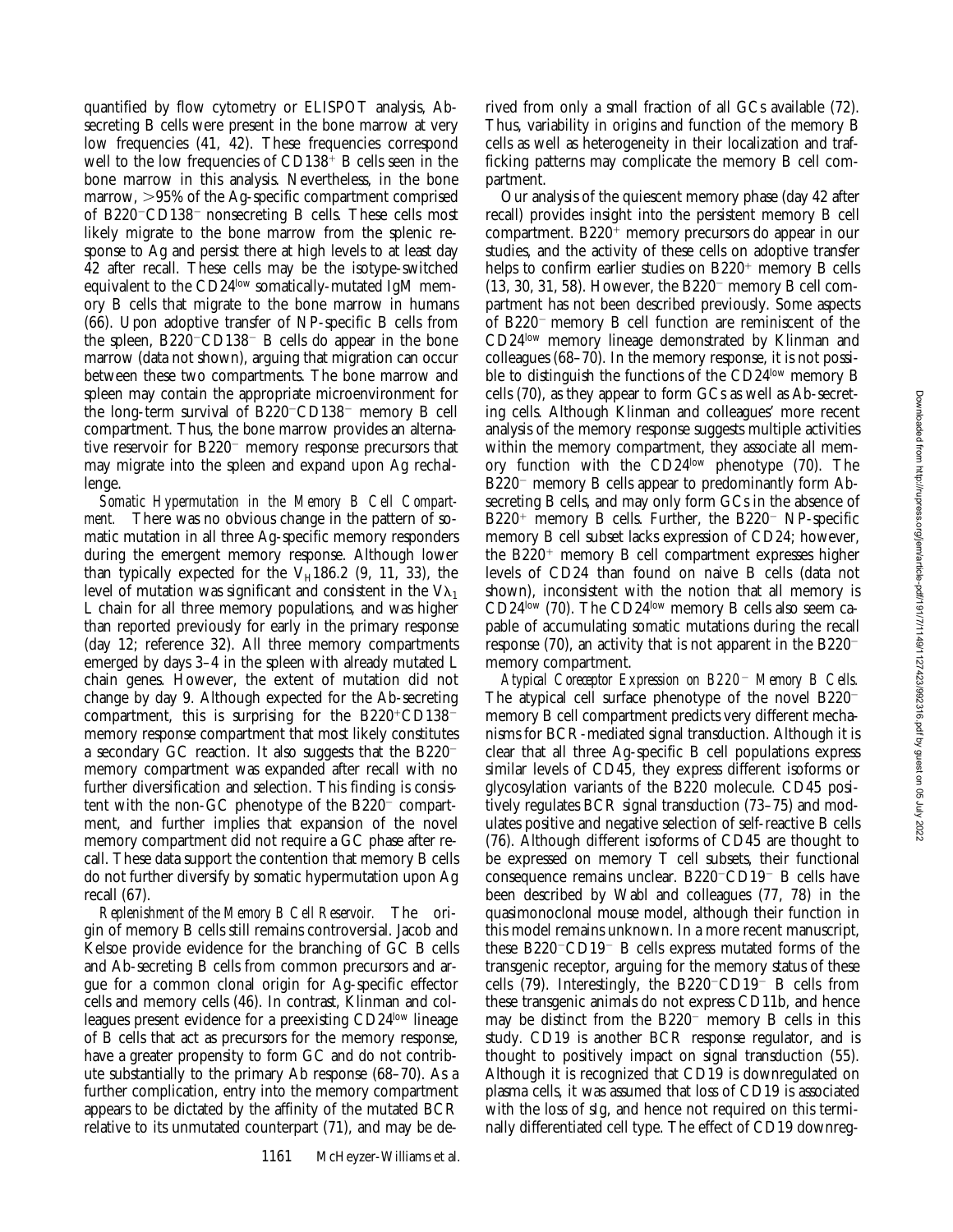ulation on the  $B220^-$  compartment remains unclear; however, it is clear that these atypical memory B cells can respond vigorously to Ag in the absence of CD19.

CD5 and CD22 are negative regulators of BCR signal transduction (80, 81), and their absence may lead to hyperresponsiveness to Ag triggering in the  $B220^-$  subsets. Similarly, CD43 ligation can induce cell cycle arrest and extend B cell survival in vitro (82, 83). Thus, CD43 upregulation on the  $B220^-$  memory compartment may play a role in the persistence of these cells in vivo. Expression of CD79b on the  $CD11b^{++}$  subset suggests that BCR signal transduction itself may be similar between the  $B220$ <sup>-</sup>CD11b<sup>++</sup> and the  $B220<sup>+</sup>$  memory compartments, but distinct in the  $B220$ <sup>-</sup>IgE<sup>+</sup> compartment. CD21 expression also appears to assort between the B220<sup>-</sup>CD11b<sup>++</sup> (intermediate CD21) and B220<sup>-</sup>IgE<sup>+</sup> (CD21<sup>low</sup>; data not shown). Overall, the extensive changes in cell surface phenotype indicate a change in physiology required for the homeostatic maintenance of memory B cells, or it may indicate hypersensitivity to Ag recall and a heightened readiness to respond.

*B Cell Memory as a Balance of Cellular Subsets.* Understanding and generating effective B cell memory underpins all efforts at vaccine design and has the potential to impact many aspects of fundamental and clinical immunology. Our studies demonstrate that B cell memory is organized into at least three cellular compartments. The three main memory B cell compartments appear to have decreasing potential for cellular differentiation.  $B220^+$  memory B cells have the highest potential for change, and rapidly produce  $B220^-$  memory B cells with few Ab-secreting cells upon Ag rechallenge.  $B220^-$  memory B cells self-replenish rapidly upon Ag rechallenge and produce Ab-secreting cells with high efficiency, but retain little capacity to produce  $B220<sup>+</sup>$  memory B cells. This pattern of differentiation suggests that  $B220^-$  memory B cells have an intermediate potential for change. In contrast, Ab-secreting cells are long lived, terminally-differentiated end stage cells with no potential for change. This schematic broadly indicates a model of linear differentiation, with  $B220<sup>+</sup>$  memory B cells producing  $B220^-$  memory B cells, which in turn produce  $CD138<sup>+</sup>$  Ab-secreting cells. This model implies that B cell memory exists as a complex balance of stable precursors at differing stages of functional commitment. A parallel model exists for T cell differentiation in which Ag experience leads to functional precommitment within subsets of Ag-specific T cells (84–87). In the T cell compartment, precommitment allows for rapid expression of preferred effector functions such as cytokine production. Similar functional expediency may underpin subspecialization within the memory B cell compartment. Thus, promoting an effective balance of memory B cell subtypes after priming would be a critical means for regulating effective long-term protective immunity in vivo.

We thank Maria Karvelas, David Driver, and Garnett Kelsoe for constructive comments and discussions. We also thank Fred Finkelman for the kind gift of 11.26, and Lee Herzenberg for JC5.1. Thanks also to the Duke Comprehensive Cancer Center Flow Cytometry and Electron Microscopy Shared Resources.

This work was supported by a grant from the National Institutes of Health (AI40215) and by an Arthritis Foundation Biomedical Grant.

*Submitted: 23 December 1999 Revised: 31 January 2000 Accepted: 4 February 2000*

#### **References**

- 1. Eisen, H.N., and G.W. Siskind. 1969. Variations in the affinity of antibodies during an immune response. *Biochemistry.* 3:996–1008.
- 2. Siskind, G.W., and B. Benacerraf. 1969. Cell selection by antigen in the immune response. *Adv. Immunol*. 10:1–50.
- 3. Coico, R.F., B.S. Bhogal, and G.J. Thorbecke. 1983. Relationship of germinal centers in lymphoid tissue to immunologic memory. VI. Transfer of B cell memory with lymph node cells fractionated according to their receptors for peanut agglutinin. *J. Immunol.* 131:2254–2257.
- 4. McHeyzer-Williams, M.G., and R. Ahmed. 1999. B cell memory and the long-lived plasma cell. *Curr. Opin. Immunol*. 11:172–179.
- 5. MacLennan, I.C.M., and D. Gray. 1986. Antigen-driven selection of virgin and memory B cells. *Immunol. Rev.* 91:61– 85.
- 6. Ahmed, R., and D. Gray. 1996. Immunological memory and protective immunity: understanding their relation. *Science.* 272:54–60.
- 7. Rajewsky, K. 1996. Clonal selection and learning in the antibody system. *Nature.* 381:751–758.
- 8. McHeyzer-Williams, M.G. 1997. Immune response decisions at the single cell level. *Semin. Immunol.* 9:219–227.
- 9. Jacob, J., G. Kelsoe, K. Rajewsky, and U. Weiss. 1991. Intraclonal generation of antibody mutants in germinal centres. *Nature.* 354:389–392.
- 10. Berek, C., A. Berger, and M. Apel. 1991. Maturation of the immune response in germinal centers. *Cell.* 67:1121–1129.
- 11. McHeyzer-Williams, M.G., M.J. McLean, P.A. Lalor, and G.J.V. Nossal. 1993. Antigen-driven B cell differentiation in vivo. *J. Exp. Med.* 178:295–307.
- 12. Gray, D., and H. Skarvall. 1988. B-cell memory is short-lived in the absence of antigen. *Nature.* 336:70–73.
- 13. Schittek, B., and K. Rajewsky. 1990. Maintenance of B-cell memory by long-lived cells generated from proliferating precursors. *Nature.* 346:749–751.
- 14. Matsumoto, M., S. Mariathasan, M.H. Nahm, F. Baranyay, J.J. Peschon, and D.D. Chaplin. 1996. Role of lymphotoxin and the type I TNF receptor in the formation of germinal centers. *Science.* 271:1289–1291.
- 15. Fu, Y.X., G. Huang, M. Matsumoto, H. Molina, and D.D. Chaplin. 1997. Independent signals regulate development of primary and secondary follicle structure in spleen and mesenteric lymph node. *Proc. Natl. Acad. Sci. USA.* 94:5739–5743.
- 16. Koni, P.A., R. Sacca, P. Lawton, J.L. Browning, N.H. Ruddle, and R.A. Flavell. 1997. Distinct roles in lymphoid organogenesis for lymphotoxins alpha and beta revealed in lymphotoxin beta-deficient mice. *Immunity.* 6:491–500.
- 17. Forster, R., A.E. Mattis, E. Kremmer, E. Wolf, G. Brem, and M. Lipp. 1996. A putative chemokine receptor, BLR1, directs B cell migration to defined lymphoid organs and specific anatomic compartments of the spleen. *Cell.* 87:1037–1047.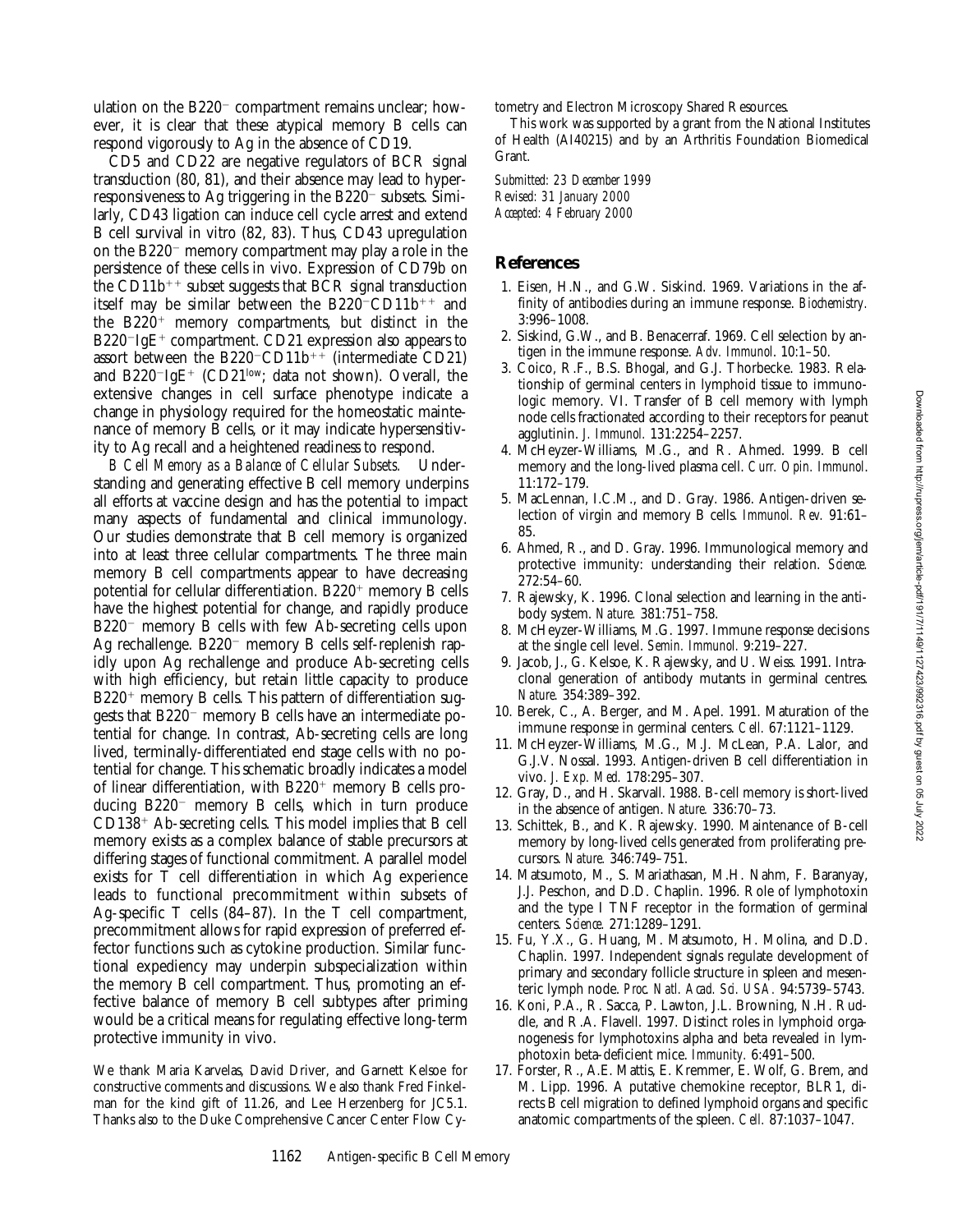- 18. Gunn, M.D., V.N. Ngo, K.M. Ansel, E.H. Ekland, J.G. Cyster, and L.T. Williams. 1998. A B-cell-homing chemokine made in lymphoid follicles activates Burkitt's lymphoma receptor-1. *Nature.* 391:799–803.
- 19. Kallberg, E., S. Jainandunsing, D. Gray, and T. Leanderson. 1996. Somatic mutation of immunoglobulin V genes in vitro. *Science.* 271:1285–1289.
- 20. Armitage, R.J., W.C. Fanslow, L. Strockbine, T.A. Sato, K.N. Clifford, B.M. Macduff, D.M. Anderson, S.D. Gimpel, T. Davis-Smith, C.R. Maliszewski, et al. 1992. Molecular and biological characterization of a murine ligand for CD40. *Nature.* 357:80–82.
- 21. Van den Eertwegh, A.J., R.J. Noelle, M. Roy, D.M. Shepherd, A. Aruffo, J.A. Ledbetter, W.J. Boersma, and E. Claassen. 1993. In vivo CD40–gp39 interactions are essential for thymus-dependent humoral immunity. I. In vivo expression of CD40 ligand, cytokines, and antibody production delineates sites of cognate T–B cell interactions. *J. Exp. Med.* 178: 1555–1565.
- 22. van Essen, D., H. Kikutani, and D. Gray. 1995. CD40 ligand-transduced co-stimulation of T cells in the development of helper function. *Nature.* 378:620–623.
- 23. Gray, D., P. Dullforce, and S. Jainandunsing. 1994. Memory B cell development but not germinal center formation is impaired by in vivo blockade of CD40–CD40 ligand interaction. *J. Exp. Med.* 180:141–155.
- 24. Han, S., K. Hathcock, B. Zheng, T.B. Kepler, R. Hodes, and G. Kelsoe. 1995. Cellular interaction in germinal centers. Roles of CD40 ligand and B7-2 in established germinal centers. *J. Immunol.* 155:556–567.
- 25. Shokat, K.M., and C.C. Goodnow. 1995. Antigen-induced B-cell death and elimination during germinal-centre immune responses. *Nature.* 375:334–338.
- 26. Pulendran, B., G. Kannourakis, S. Nouri, K.G. Smith, and G.J.V. Nossal. 1995. Soluble antigen can cause enhanced apoptosis of germinal-centre B cells. *Nature.* 375:331–334.
- 27. Tew, J.G., R.P. Phipps, and T.E. Mandel. 1980. The maintenance and regulation of the humoral immune response: persisting antigen and the role of follicular antigen-binding dendritic cells as accessory cells. *Immunol. Rev.* 53:175–201.
- 28. Croix, D.A., J.M. Ahearn, A.M. Rosengard, S. Han, G. Kelsoe, M. Ma, and M.C. Carroll. 1996. Antibody response to a T-dependent antigen requires B cell expression of complement receptors. *J. Exp. Med.* 183:1857–1864.
- 29. Fischer, M.B., S. Goerg, L. Shen, A.P. Prodeus, C.C. Goodnow, G. Kelsoe, and M.C. Carroll. 1998. Dependence of germinal center B cells on expression of CD21/CD35 for survival. *Science.* 280:582–585.
- 30. Black, S.J., W. van der Loo, M.R. Loken, and L.A. Herzenberg. 1978. Expression of IgD by murine lymphocytes. Loss of surface IgD indicates maturation of memory B cells. *J. Exp. Med*. 147:984–996.
- 31. Hayakawa, K., R. Ishii, K. Yamasaki, T. Kishimoto, and R.R. Hardy. 1987. Isolation of high-affinity memory B cells: phycoerythrin as a probe for antigen-binding cells. *Proc. Natl. Acad. Sci. USA.* 84:1379–1383.
- 32. Ford, J.E., M.G. McHeyzer-Williams, and M.R. Lieber. 1994. Analysis of individual immunoglobulin lambda light chain genes amplified from single cells is inconsistent with variable region gene conversion in germinal-center B cell somatic mutation. *Eur. J. Immunol.* 24:1816–1822.
- 33. McHeyzer-Williams, M.G., G.J.V. Nossal, and P.A. Lalor. 1991. Molecular characterization of single memory B cells.

1163 McHeyzer-Williams et al.

*Nature.* 350:502–505.

- 34. Lalor, P.A., G.J.V. Nossal, R.D. Sanderson, and M.G. McHeyzer-Williams. 1992. Functional and molecular characterization of single, (4-hydroxy-3- nitrophenyl)acetyl (NP) specific,  $IgG1 + B$  cells from antibody-secreting and memory B cell pathways in the C57BL/6 immune response to NP. *Eur. J. Immunol*. 22:3001–3011.
- 35. Benner, R., W. Hijmans, and J.J. Haaijman. 1981. The bone marrow: the major source of serum immunoglobulins, but still a neglected site of antibody formation. *Clin. Exp. Immunol.* 46:1–8.
- 36. Ho, F., J.E. Lortan, I.C.M. MacLennan, and M. Khan. 1986. Distinct short-lived and long-lived antibody-producing cell populations. *Eur. J. Immunol.* 16:1297–1301.
- 37. Dilosa, R.M., K. Maeda, A. Masuda, A.K. Szakal, and J.G. Tew. 1991. Germinal center B cells and antibody production in the bone marrow. *J. Immunol.* 146:4071–4077.
- 38. Manz, R.A., A. Thiel, and A. Radbruch. 1997. Lifetime of plasma cells in the bone marrow. *Nature.* 388:133–134.
- 39. Manz, R.A., M. Lohning, G. Cassese, A. Thiel, and A. Radbruch. 1998. Survival of long-lived plasma cells is independent of antigen. *Int. Immunol.* 10:1703–1711.
- 40. Slifka, M.K., R. Antia, J.K. Whitmire, and R. Ahmed. 1998. Humoral immunity due to long-lived plasma cells. *Immunity*. 8:363–372.
- 41. Smith, K.G., A. Light, G.J.V. Nossal, and D.M. Tarlinton. 1997. The extent of affinity maturation differs between the memory and antibody-forming cell compartments in the primary immune response. *EMBO (Eur. Mol. Biol. Organ.) J*. 16: 2996–3006.
- 42. Takahashi, Y., P.R. Dutta, D.M. Cerasoli, and G. Kelsoe. 1998. In situ studies of the primary immune response to (4 hydroxy-3-nitrophenyl)acetyl. V. Affinity maturation develops in two stages of clonal selection. *J. Exp. Med.* 187:885– 895.
- 43. Makela, O., and K. Karjalainen. 1977. Inherited immunoglobulin idiotypes of the mouse. *Immunol. Rev.* 34:119–138.
- 44. Reth, M., G.J. Hammerling, and K. Rajewsky. 1978. Analysis of the repertoire of anti-NP antibodies in C57BL/6 mice by cell fusion. I. Characterization of antibody families in the primary and hyperimmune response. *Eur. J. Immunol.* 8:393– 400.
- 45. Jacob, J., R. Kassir, and G. Kelsoe. 1991. In situ studies of the primary immune response to (4-hydroxy-3-nitrophenyl) acetyl. I. The architecture and dynamics of responding cell populations. *J. Exp. Med.* 173:1165–1175.
- 46. Jacob, J., and G. Kelsoe. 1992. In situ studies of the primary immune response to (4-hydroxy-3- nitrophenyl)acetyl. II. A common clonal origin for periarteriolar lymphoid sheath-associated foci and germinal centers. *J. Exp. Med.* 176:679–687.
- 47. Smith, K.G., U. Weiss, K. Rajewsky, G.J.V. Nossal, and D.M. Tarlinton. 1994. Bcl-2 increases memory B cell recruitment but does not perturb selection in germinal centers. *Immunity.* 1:803–813.
- 48. Smith, K.G., T.D. Hewitson, G.J.V. Nossal, and D.M. Tarlinton. 1996. The phenotype and fate of the antibody-forming cells of the splenic foci. *Eur. J. Immunol.* 26:444–448.
- 49. Allen, D., A. Cumano, R. Dildrop, C. Kocks, K. Rajewsky, N. Rajewsky, J. Roes, F. Sablitzky, and M. Siekevitz. 1987. Timing, genetic requirements and functional consequences of somatic hypermutation during B-cell development. *Immunol. Rev.* 96:5–22.
- 50. Bothwell, A.L., M. Paskind, M. Reth, T. Imanishi-Kari, K.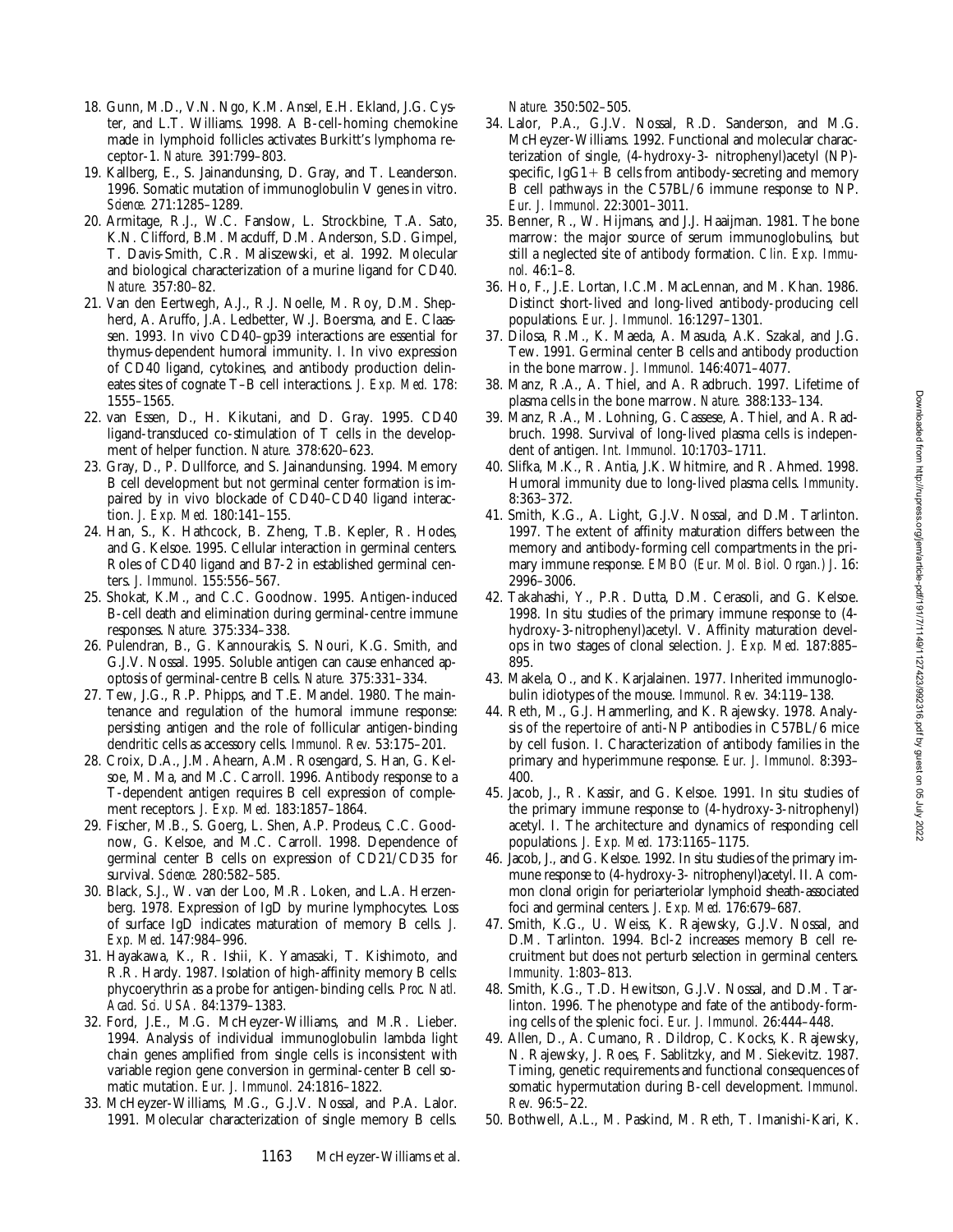Downloaded from http://rupress.org/jem/article-pdf/19111149/1127423/992316.pdf by guest on 05 July 2022 Downloaded from http://rupress.org/jem/article-pdf/191/7/1149/1127423/992316.pdf by guest on 05 July 2022

Rajewsky, and D. Baltimore. 1981. Heavy chain variable region contribution to the NPb family of antibodies: somatic mutation evident in a gamma 2a variable region. *Cell.* 24: 625–637.

- 51. Weiss, U., R. Zoebelein, and K. Rajewsky. 1992. Accumulation of somatic mutants in the B cell compartment after primary immunization with a T cell-dependent antigen. *Eur. J. Immunol.* 22:511–517.
- 52. McHeyzer-Williams, M.G., and M.M. Davis. 1995. Antigenspecific development of primary and memory T cells in vivo. *Science.* 268:106–111.
- 53. McHeyzer-Williams, L.J., J.F. Panus, J.A. Mikszta, and M.G. McHeyzer-Williams. 1999. Evolution of antigen-specific T cell receptors in vivo: preimmune and antigen-driven selection of preferred complementarity-determining region 3 (CDR3) motifs. *J. Exp. Med.* 189:1823–1838.
- 54. Johnson, P., A. Maita, and D.H.W. Ng. 1996. A family of leukocyte-specific cell surface glycoproteins. *In* Weir's Handbook of Experimental Immunology. Vol. II. L.A. Herzenberg, D.M. Weir, L.A. Herzenberg, and C. Blackwell, editors. Blackwell Science, Cambridge, MA. 62.1–62.16.
- 55. Fujimoto, M., J.C. Poe, M. Inaoki, and T.F. Tedder. 1998. CD19 regulates B lymphocyte responses to transmembrane signals. *Semin. Immunol.* 10:267–277.
- 56. Kantor, A.B., and L.A. Herzenberg. 1993. Origin of murine B cell lineages. *Annu. Rev. Immunol.* 11:501–538.
- 57. Kelsoe, G. 1996. Life and death in germinal centers (redux). *Immunity.* 4:107–111.
- 58. Herzenberg, L.A., S.J. Black, and T. Tokuhisa. 1980. Memory B cells at successive stages of differentiation. Affinity maturation and the role of IgD receptors. *J. Exp. Med.* 151:1071– 1087.
- 59. Butcher, E.C., R.V. Rouse, R.L. Coffman, C.N. Nottenburg, R.R. Hardy, and I.L. Weissman. 1982. Surface phenotype of Peyer's patch germinal center cells: implications for the role of germinal centers in B cell differentiation. *J. Immunol.* 129:2698–2707.
- 60. Han, S., B. Zheng, Y. Takahashi, and G. Kelsoe. 1997. Distinctive characteristics of germinal center B cells. *Semin. Immunol.* 9:255–260.
- 61. McFarland, H.I., S.R. Nahill, J.W. Maciaszek, and R.M. Welsh. 1992. CD11b (Mac-1): a marker for  $CD8+$  cytotoxic T cell activation and memory in virus infection. *J. Immunol.* 149:1326–1333.
- 62. Borrello, M.A., and R.P. Phipps. 1999. Fibroblast-secreted macrophage colony-stimulating factor is responsible for generation of biphenotypic B/macrophage cells from a subset of mouse B lymphocytes. *J. Immunol.* 163:3605–3611.
- 63. Zeger, D.L., N. Osman, M. Hennings, I.F. McKenzie, D.W. Sears, and P.M. Hogarth. 1990. Mouse macrophage beta subunit (CD11b) cDNA for the CR3 complement receptor/ Mac-1 antigen. *Immunogenetics.* 31:191–197.
- 64. Petty, H.R., and R.F. Todd III. 1996. Integrins as promiscuous signal transduction devices. *Immunol. Today.* 17:209–212.
- 65. Slifka, M.K., M. Matloubian, and R. Ahmed. 1995. Bone marrow is a major site of long-term antibody production after acute viral infection. *J. Virol.* 69:1895–1902.
- 66. Paramithiotis, E., and M.D. Cooper. 1997. Memory B lymphocytes migrate to bone marrow in humans. *Proc. Natl. Acad. Sci. USA.* 94:208–212.
- 67. Siekevitz, M., C. Kocks, K. Rajewsky, and R. Dildrop. 1987. Analysis of somatic mutation and class switching in naive and memory B cells generating adoptive primary and sec-

ondary responses. *Cell.* 48:757–770.

- 68. Linton, P.L., D.J. Decker, and N.R. Klinman. 1989. Primary antibody-forming cells and secondary B cells are generated from separate precursor cell subpopulations. *Cell.* 59:1049– 1059.
- 69. Linton, P.J., D. Lo, L. Lai, G.J. Thorbecke, and N.R. Klinman. 1992. Among naive precursor cell subpopulations only progenitors of memory B cells originate germinal centers. *Eur. J. Immunol.* 22:1293–1297.
- 70. Decker, D.J., P.J. Linton, S. Zaharevitz, M. Biery, T.R. Gingeras, and N.R. Klinman. 1995. Defining subsets of naive and memory B cells based on the ability of their progeny to somatically mutate in vitro. *Immunity*. 2:195–203.
- 71. Vora, K.A., and T. Manser. 1995. Altering the antibody repertoire via transgene homologous recombination: evidence for global and clone-autonomous regulation of antigendriven B cell differentiation. *J. Exp. Med.* 181:271–281.
- 72. Liu, A.H., P.K. Jena, and L.J. Wysocki. 1996. Tracing the development of single memory-lineage B cells in a highly defined immune response. *J. Exp. Med.* 183:2053–2063.
- 73. Pingel, J.T., and M.L. Thomas. 1989. Evidence that the leukocyte-common antigen is required for antigen-induced T lymphocyte proliferation. *Cell.* 58:1055–1065.
- 74. Koretzky, G.A., J. Picus, M.L. Thomas, and A. Weiss. 1990. Tyrosine phosphatase CD45 is essential for coupling T-cell antigen receptor to the phosphatidyl inositol pathway. *Nature.* 346:66–68.
- 75. Kishihara, K., J. Penninger, V.A. Wallace, T.M. Kundig, K. Kawai, A. Wakeham, E. Timms, K. Pfeffer, P.S. Ohashi, M.L. Thomas, et al. 1993. Normal B lymphocyte development but impaired T cell maturation in CD45-exon6 protein tyrosine phosphatase-deficient mice. *Cell.* 74:143–156.
- 76. Cyster, J.G., J.I. Healy, K. Kishihara, T.W. Mak, M.L. Thomas, and C.C. Goodnow. 1996. Regulation of B-lymphocyte negative and positive selection by tyrosine phosphatase CD45. *Nature.* 381:325–328.
- 77. Cascalho, M., A. Ma, S. Lee, L. Masat, and M. Wabl. 1996. A quasi-monoclonal mouse. *Science.* 272:1649–1652.
- 78. Cascalho, M., J. Wong, and M. Wabl. 1997. VH gene replacement in hyperselected B cells of the quasimonoclonal mouse. *J. Immunol.* 159:5795–5801.
- 79. Cascalho, M., J. Wong, J. Brown, H. Jack, C. Steinberg, and M. Wabl. 2000. A B220<sup>-</sup>, CD19<sup>-</sup> population of B cells in the peripheral blood of quasimonoclonal mice. *Intl. Immunol.* 12:29–35.
- 80. Bikah, G., J. Carey, J.R. Ciallella, A. Tarakhovsky, and S. Bondada. 1996. CD5-mediated negative regulation of antigen receptor-induced growth signals in B-1 B cells. *Science.* 274:1906–1909.
- 81. Tedder, T.F., J. Tuscano, S. Sato, and J.H. Kehrl. 1997. CD22, a B lymphocyte-specific adhesion molecule that regulates antigen receptor signaling. *Annu. Rev. Immunol.* 15:481– 504.
- 82. Dragone, L.L., R.K. Barth, K.L. Sitar, G.L. Disbrow, and J.G. Frelinger. 1995. Disregulation of leukosialin (CD43, Ly48, sialophorin) expression in the B-cell lineage of transgenic mice increases splenic B-cell number and survival. *Proc. Natl. Acad. Sci. USA*. 92:626–630.
- 83. Misawa, Y., H. Nagaoka, H. Kimoto, Y. Ishii, K. Kitamura, Y. Tsunetsugu-Yokota, M. Shibuya, and T. Takemori. 1996. CD43 expression in a B cell lymphoma, WEHI 231, reduces susceptibility to G1 arrest and extends survival in culture upon serum depletion. *Eur. J. Immunol*. 26:2573–2581.